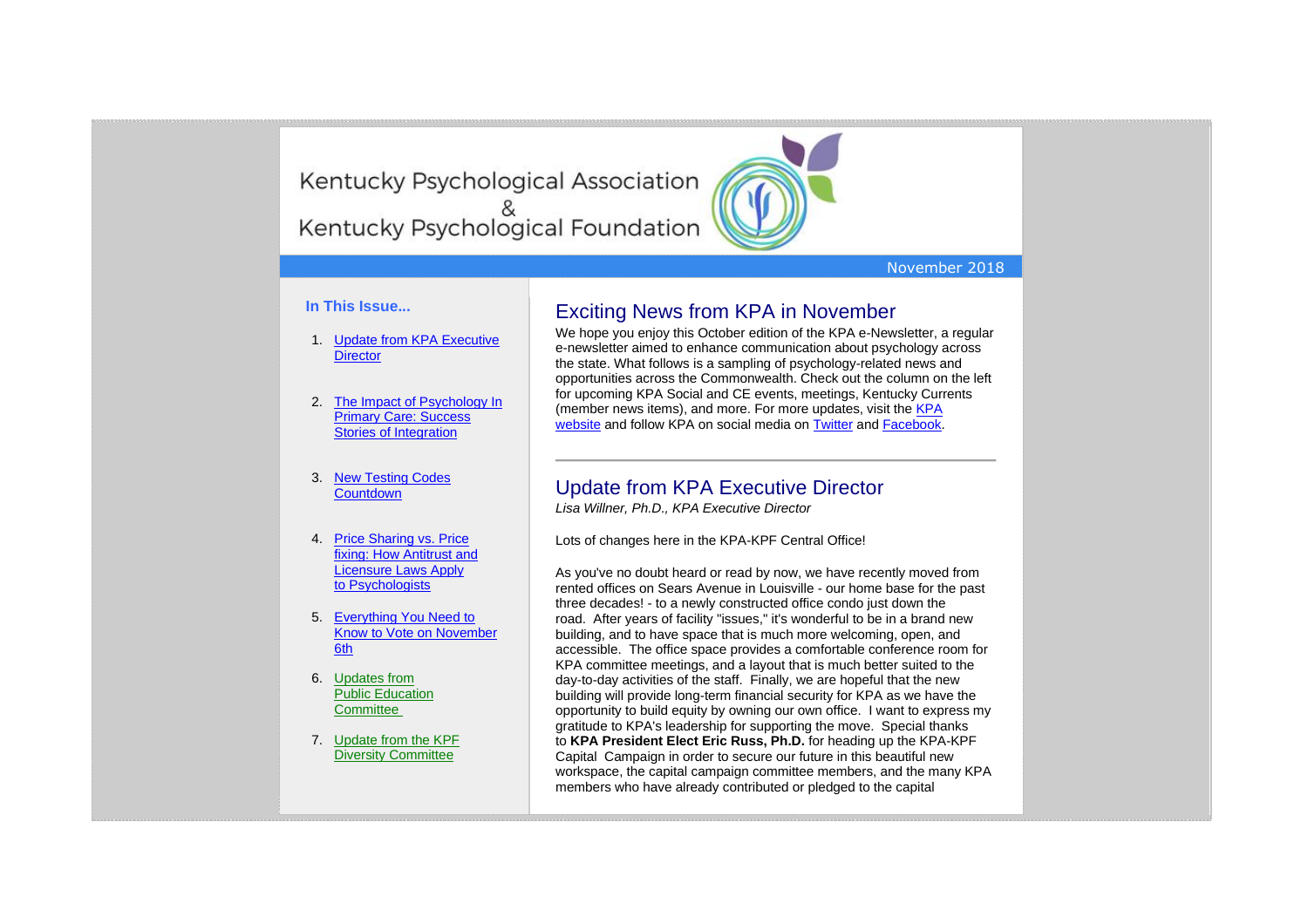#### 8. [Psychology in the](https://kpa.memberclicks.net/administrator/index.php?option=com_mccore&view=contactcenter#PWN)  [Workplace Network](https://kpa.memberclicks.net/administrator/index.php?option=com_mccore&view=contactcenter#PWN)

- 9. [Psychologists Participate in](https://kpa.memberclicks.net/administrator/index.php?option=com_mccore&view=contactcenter#SuicidePrevention)  [City Wide Suicide](https://kpa.memberclicks.net/administrator/index.php?option=com_mccore&view=contactcenter#SuicidePrevention) [Prevention Effort](https://kpa.memberclicks.net/administrator/index.php?option=com_mccore&view=contactcenter#SuicidePrevention)
- 10. [Psychology Training](https://kpa.memberclicks.net/administrator/index.php?option=com_mccore&view=contactcenter#TrainingSeries)  [Expands in Kentucky: A](https://kpa.memberclicks.net/administrator/index.php?option=com_mccore&view=contactcenter#TrainingSeries)  **[Series](https://kpa.memberclicks.net/administrator/index.php?option=com_mccore&view=contactcenter#TrainingSeries)**
- 11. [Greetings from the](https://kpa.memberclicks.net/administrator/index.php?option=com_mccore&view=contactcenter#KPA-PAC)  [Kentucky Psychological](https://kpa.memberclicks.net/administrator/index.php?option=com_mccore&view=contactcenter#KPA-PAC)  [Association's Political Action](https://kpa.memberclicks.net/administrator/index.php?option=com_mccore&view=contactcenter#KPA-PAC)  [Committee!](https://kpa.memberclicks.net/administrator/index.php?option=com_mccore&view=contactcenter#KPA-PAC)
- 12. Hot Topics in Ethics in the [World of Psychology](https://kpa.memberclicks.net/administrator/index.php?option=com_mccore&view=contactcenter#HotTopics)

campaign. Thank you for investing in the future of organized psychology in Kentucky!

Shortly after our move, our staff was shocked and saddened to learn of the sudden death of our longtime landlord, Chef Dean Corbett. KPA had a very positive relationship with Chef Dean over the years and, like so many in the Louisville community, we will miss him. We send our condolences to his family. (Read more about the advocacy and professional generosity of Chef Dean [here.](https://www.courier-journal.com/story/money/louisville-city-living/2018/10/13/dean-corbett-dead-louisville-chef-restaurateur/1632737002/)) While there were already multiple reasons for us to move, the uncertainty of our old building's future is just one more reason to be thankful that we were able to move when we did.

In addition to the physical move, we also have some moving parts within the KPA Central Office staff. **Joy Kaplan**, our operations manager for the past three and a half years, will be leaving KPA, making her transition out over the next month or so. Joy has been a very dedicated and responsible staff member, and we will continue to benefit from many of the operational changes she has instituted. She will be with us throughout convention, and will remain available to us for consultation as needed. Every time we have a transition in staffing, our goal is to make the experience as seamless as possible for our members, so that you experience no disruption in responsiveness or services. As Joy departs, I'm happy to report that our very capable and talented KPA team members **Sarah Burress** and **Samm Collins** will both assume some new responsibilities currently under Joy's direction. We are feeling very excited by a new addition to our KPA Central Office team, **William Summay** who came on board just last week as our new administrative assistant. Many of you had an opportunity to tell Joy goodbye, re-connect with Samm and Sarah, and meet William at our Annual Convention. One of the things our staff likes best about Convention is the opportunity to connect face-to-face with our members, so thank you for taking a moment to visit with us!

Ending on a personal note, I want to thank KPA's leadership, members, and staff for your tremendous support throughout my campaign for State Representative. The campaign journey, going on for nearly a year now, has been a challenging experience physically, mentally, emotionally, and professionally. I have always perceived Kentucky's psychological community to be supportive of one another, and committed to nurturing each other's personal growth. Throughout my campaign, I have experienced that support and commitment from you time and again, and in multiple ways. Whatever the outcome on November 6th, I cannot thank you enough for being with me on this path.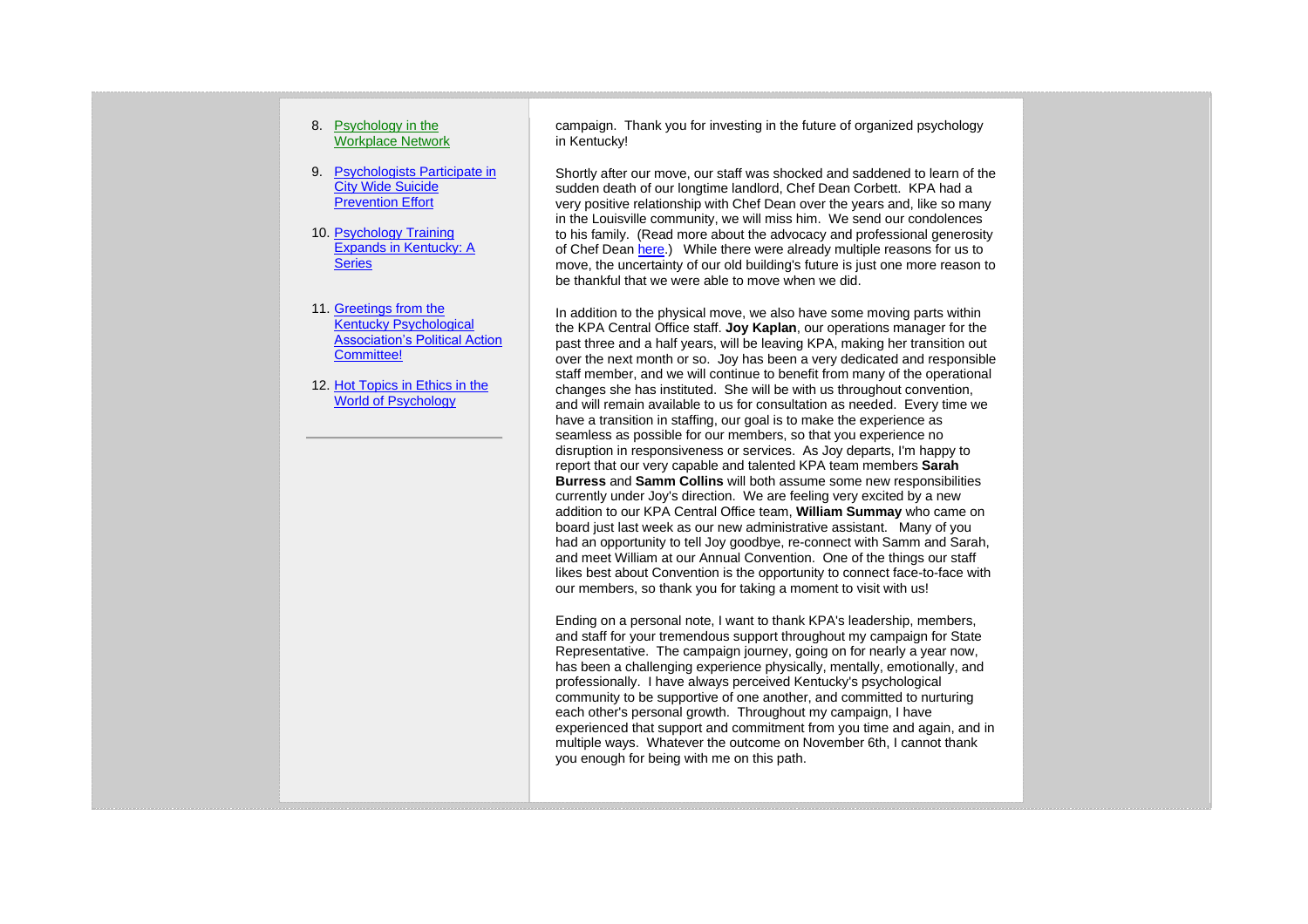To support the purchase of a new home for the Kentucky Psychological Association & Kentucky Psychological Foundation - an office condo in a brand-new building - we are launching our first-ever Capital Campaign!

We are going to need the support of ALL of our KPA members -YOUR SUPPORT - to make this campaign successful! Please click here to contribute & to learn more about our capital campaign.



**Thank you to our Annual Convention Sponsors!**

Standing with you,

Lisa

## The Impact of Psychology In Primary Care: Success Stories of Integration

*Sarah Shelton, Psy.D., MPH, MSCP KPA President, Clinical Coordinator Integrated Behavioral Health Scholars Program*

> *Truman Harris, MS, 4th Yr Psy.D. IBHSP Trainee Kayla Nichelson, MS, 4th Yr Psy.D. IBHSP Trainee*

The Integration of Psychology into Primary Care is perhaps one of the most significant shifts in the practice of psychology and medicine. While still considered innovative and cutting-edge as opposed to the standard norm, integration of Psychologists into Primary Care clinics has already established itself as an effective, efficient, and economical way to bring behavioral health care to populations who may not otherwise have access due to factors including stigma, financial limitations, lack of resources, and other barriers.

Last year, Steve Katsikas, Ph.D., of Spalding University's School of Professional Psychology, received a HRSA grant that funds Spalding's Integrated Behavioral Health Scholars Program. This program is designed to bring needed behavioral health services to impoverished and disenfranchised minority communities in urban Louisville while simultaneously equipping Psychology doctoral trainees with experience and skills in the delivery of Integrated Behavioral Health Interventions.

Integrated Primary Care Psychology is a unique skill set that is quite different than traditional assessment and psychotherapy, although it certainly draws from standard psychological principles. A Psychologist integrated into Primary Care functions as a Behavioral Health Consultant (BHC) and typically provides 15-30 minute interventions. This is often mistaken for a "mini therapy session," but it is actually something qualitatively different. A truly integrated Primary Care Psychologist sees all of the patients receiving services not simply those reporting mental health symptoms. In this vein, the approach is wellness-focused vs. pathology focused. The parallel to this role is that of a primary care physician whom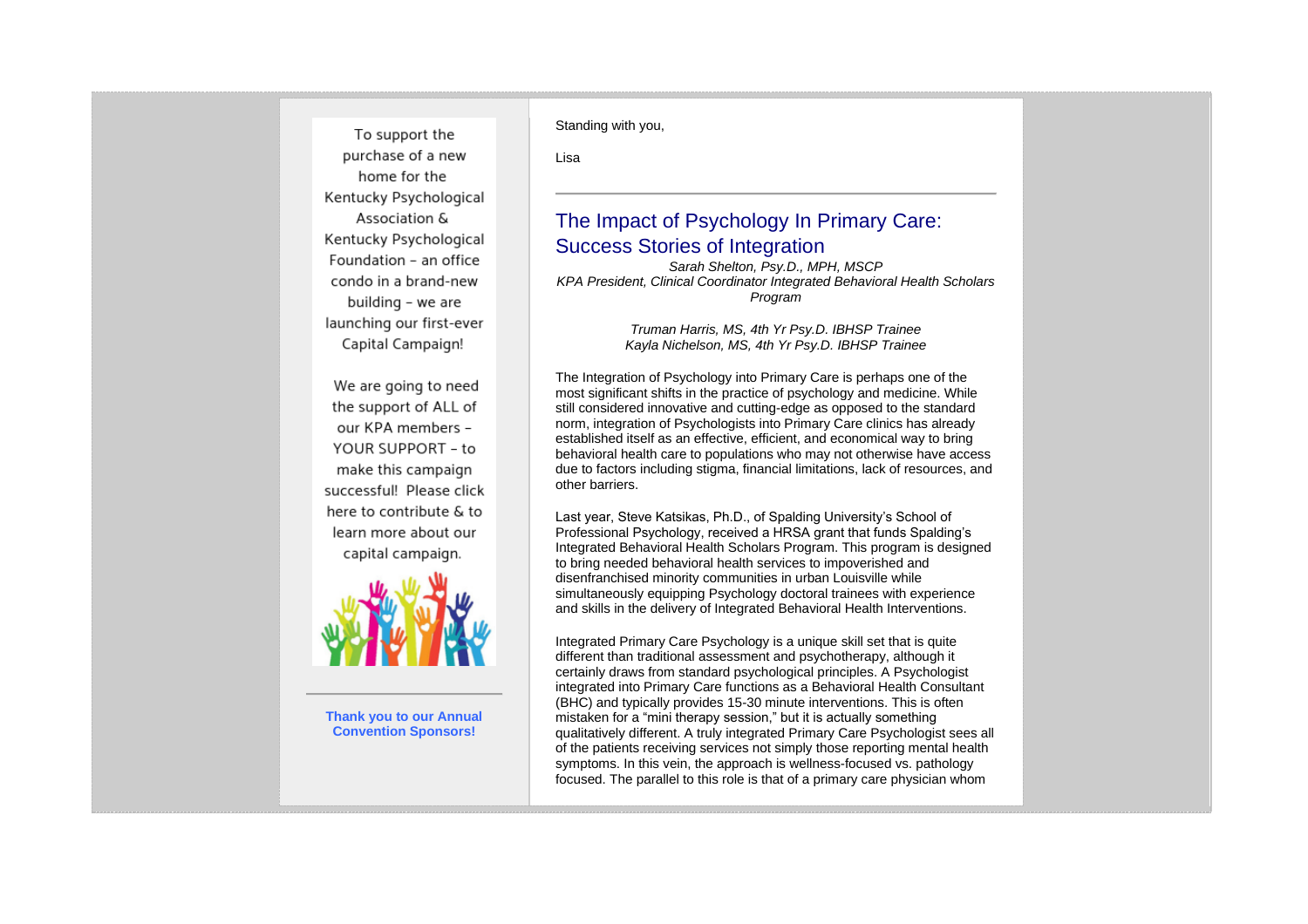

one would see more often when sick but also see when well for "checkups."

Because Integrated Primary Care Psychology is so different from what the majority of healthcare providers, patients, and even psychologists conceptualize psychological intervention to be, BHCs are often asked the following question. "What can you really do for someone in just 15-30 minutes?" While the IBHSP trainees admit asking themselves this same question initially, half-way through their year of training, their answer now is a resounding, "Plenty!"

The five Spalding IBHSP trainees are placed at three different primary care sites in Louisville. In this article, two of the IBHSP trainees placed at a primary care site in West Louisville share success stories of integrated care from their personal experiences.

*Story 1: Truman Harris – Shawnee Christian Healthcare Center*

*"What Does a Swollen Foot Have To Do With Trauma?"*

*Jung defined synchronicity as a set of seemingly unrelated variables converging into a meaningful event. In my short time as a behavioral health consultant (BHC) at the Shawnee Christian Healthcare Center, I have observed something related to this many times. Integrated Primary Care conceptualizes a person holistically. It takes into account the effects of environment and biology, and how the weight of both of those concepts can either lead to dysregulation, or how they can both be adaptively utilized to prevent the advance of pathology. However, sometimes professionals adept at treating either aspect of a fully functioning human being can succumb to error, and miss a vital variable in an incredibly expansive clinical picture. That was the case in one of my more memorable experiences as a BHC.*

*It was a busy day at the clinic, which is the norm rather than the exception. I saw a patient on the schedule who was presenting with a swollen foot. So, I thought that it would be a quick and uneventful check-in. After all, what does a swollen foot have to do with psychology, right? She was being seen to adjust her blood pressure medication, which was reasonably believed to be linked with her swollen foot from a purely medical perspective. However, my clinical training in psychology led me to ask a few medically untraditional questions during my consult with her. Recognizing that stress is also associated with hypertension, I asked some simple questions about life stressors. All of a sudden, the pieces began to fit together in a slightly different way. My patient was struggling to*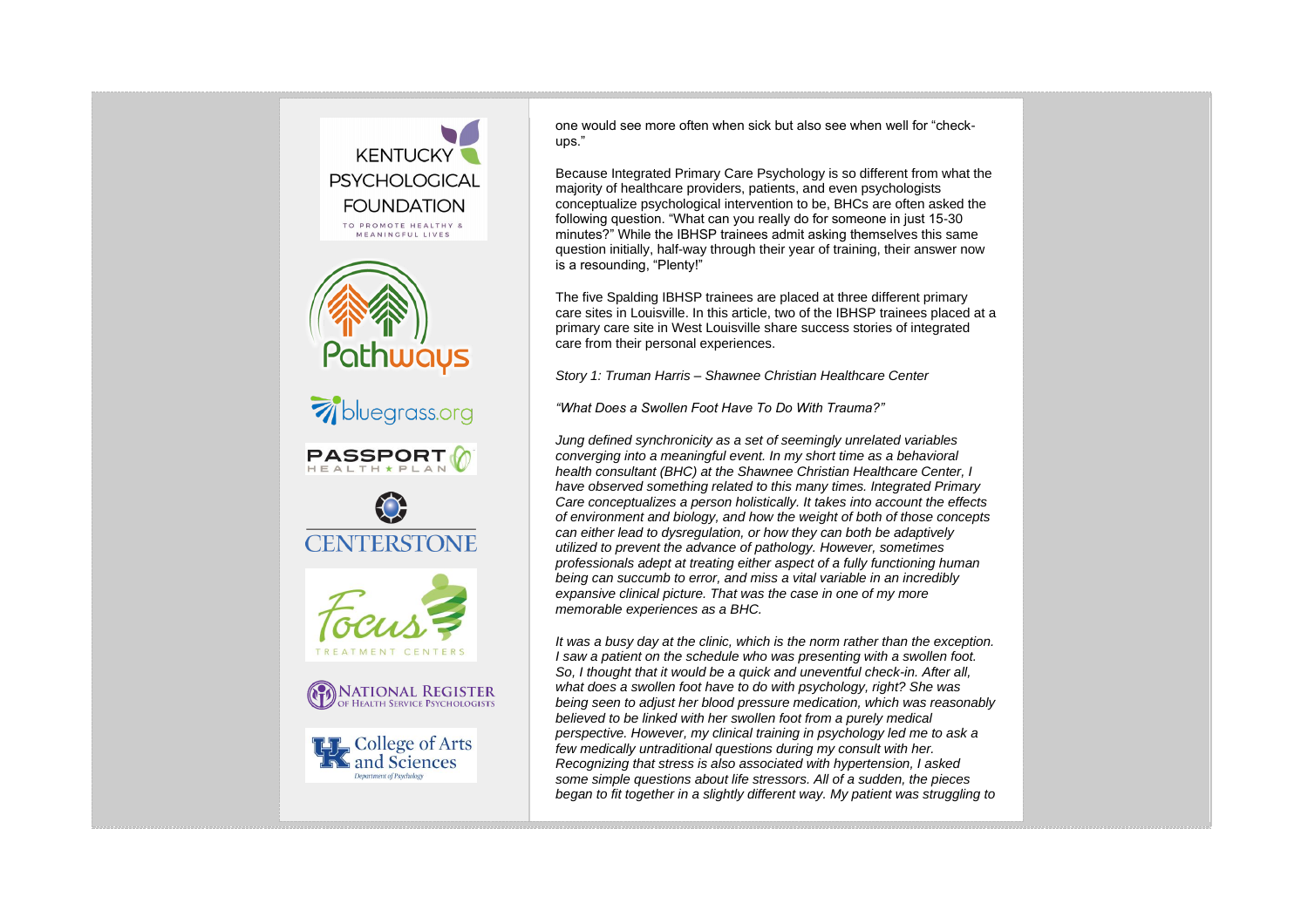

#### **KPA's Member Highlights**



**KPA Member & Diversity Intersection Representative, Shambra Mulder, Ph.D.,** is seeking to serve all kids on the Fayette County Public School (FCPS) Board. [Click here to read](https://www.kpa.org/shambra-mulder)  [more...](https://www.kpa.org/shambra-mulder)



Check out [APA Practice](https://www.apapracticecentral.org/advocacy/state/state-beat/kentucky-psychologist.aspx?fbclid=IwAR3DZvSEOPGisMSGdN1eFxBSaQ53Y7teHsTrHxRByDVR63oN7ovw-NxNT48)  [Organization's latest Practice](https://www.apapracticecentral.org/advocacy/state/state-beat/kentucky-psychologist.aspx?fbclid=IwAR3DZvSEOPGisMSGdN1eFxBSaQ53Y7teHsTrHxRByDVR63oN7ovw-NxNT48)  [Update!](https://www.apapracticecentral.org/advocacy/state/state-beat/kentucky-psychologist.aspx?fbclid=IwAR3DZvSEOPGisMSGdN1eFxBSaQ53Y7teHsTrHxRByDVR63oN7ovw-NxNT48) Excellent story on our own **Executive Director, Lisa** 

*cope with the immense pain of losing both of her grandsons in a short time span - one to illness and the other to community violence. Upon further assessment, she actually met the criteria for PTSD. No one would have known, if myself as the BHC had not pursued additional possibilities to explain her elevated blood pressure. The point of this story is to emphasize that even in a structured environment, such as a* healthcare *clinic, seemingly unrelated events can converge into something meaningful, and sometimes someone's overall health can depend upon asking the right questions that may seem somewhat "out of the box" in the context of their identified medical problem.*

*Story 2 – Kayla Nichelson – Shawnee Christian Healthcare Center*

*"The Invisible Triangle: Asthma, Insomnia, and Depression"*

*"Jasmine," a thirty-six-year-old African-American woman presented at the clinic for high blood pressure. After obtaining initial vitals, I was up next as part of the healthcare team to complete the Behavioral Health Consult. Jasmine's chart indicated a history of insomnia and depression. So, I decided to begin the visit by briefly assessing current symptoms as they related to her health. I stepped into the exam room and introduced myself and my role as the BHC. Several minutes into our conversation, it became clear that Jasmine was unknowingly mismanaging her asthma, and this was negatively affecting both her sleep and mood. This, in turn, was also likely exacerbating the negative impact of her asthma on her physical functioning. After the discovery of the active symptoms of depression and insomnia along with the unintentional adherence issues Jasmine was having with her asthma self-care, the primary care physician and I had a huddle. After a productive conversation that synthesized the patient's experience and concerns as well as our clinical perspectives drawn from our respective expertise areas, we were able to determine a care plan moving forward to address all three components of the issue and achieve better clinical outcomes for this patient across all three domains.*

These stories are just two of dozens that could be shared illustrating the benefits of integrating Psychology into Primary Care. Future articles will share more of these success stories experienced by the other Spalding University IBHSP trainees at their assigned primary care sites in metropolitan Louisville.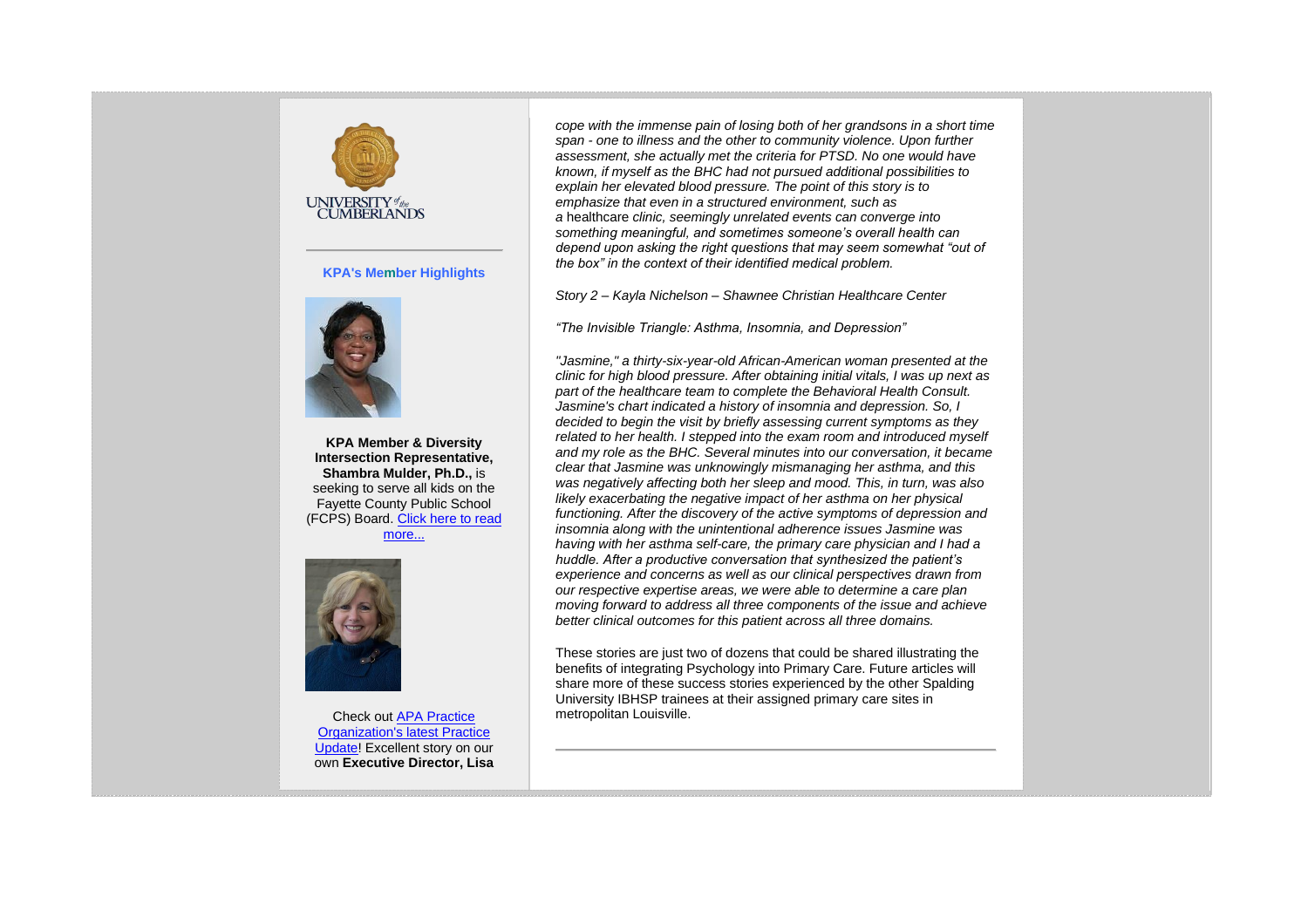**Willner'**s run for the Kentucky House...



**Dixie Moore Ph.D.,** semi-retired Lexington psychologist, was the leading volunteer advocate in the KY Legislature for 3 years working for a safer passing law for bicycles. Dr. Moore contacted numerous groups statewide, asking their members and interested individuals to contact their legislators. In 2018, [HB](http://www.lrc.ky.gov/recorddocuments/bill/18RS/HB33/bill.pdf)  [33](http://www.lrc.ky.gov/recorddocuments/bill/18RS/HB33/bill.pdf) sponsored by Rep. Jerry Miller, Louisville, was finally passed. The law says that vehicles should give 3 feet of clearance when passing a bicycle and makes allowances for crossing a yellow line to pass a bicycle. Remember the motto: Slow Down, Go Around!

*Photo- Left-Right: Rep. Jerry Miller, HB 33 sponsor; Dr. Dixie Moore; and William Gorton, Chair of the KY Bike and Bikeway Commission*



## New Testing Codes Countdown

*Laurie Grimes, Ph.D. – Director of Professional Affairs*

Two months and counting. That's how long we have to prepare for the new psychological and neuropsychological testing codes and procedures. Out with 96101, 96102, 96118, and 96119 on December 31, 2018, and in with a new coding family on January 1, 2019. These changes were prompted by concerns by CMS (Center for Medicare Services) that they were paying twice for testing services. There was confusion about work done by psychologists vs. technicians, billing across multiple days, coding feedback sessions, and other ill-defined aspects of the current coding set. Cuts in reimbursement rates of up to 45% were proposed, but thanks to intensive advocacy efforts, the new coding system – which is consistent with the coding systems of other medical specialties – actually have a modest pay increase for some testing services.

The core priority is to distinguish the unique, professional work based in clinical decision-making of a psychologist from the data-gathering, administrative work of a technician, and to preserve those differences for psychologists who do all their own testing work (i.e., without the use of technicians). The new system is based in two types of codes - base and add-on – for three types of work (pre-service work, intra-service work, and post-service work). The documentation process will vary by the type of work that goes into psychological and neuropsychological testing.

Information is still trickling out. To get the most up-to-date information access the following APA resources:

- August 23 issue of APAPO's Practice Update, Up To Code: Understanding the New Testing Codes
- October 4 issue of APAPO's Practice Update, Up to Code: Testing Code Changes are Here
- December 5 APA's free webinar on the final rule and implementation of the new testing codes
- Soon to be revised: Reimbursement tab on APAPO's website to include updated Testing Codes and a crosswalk with codes and units and talking points for psychologists to take to compliance officers/billing & contract staff.
- 2019: Tear-out sheet in Good Practice magazine with old versus new testing code information and additional webinars and other training materials on implementing the new codes as needed.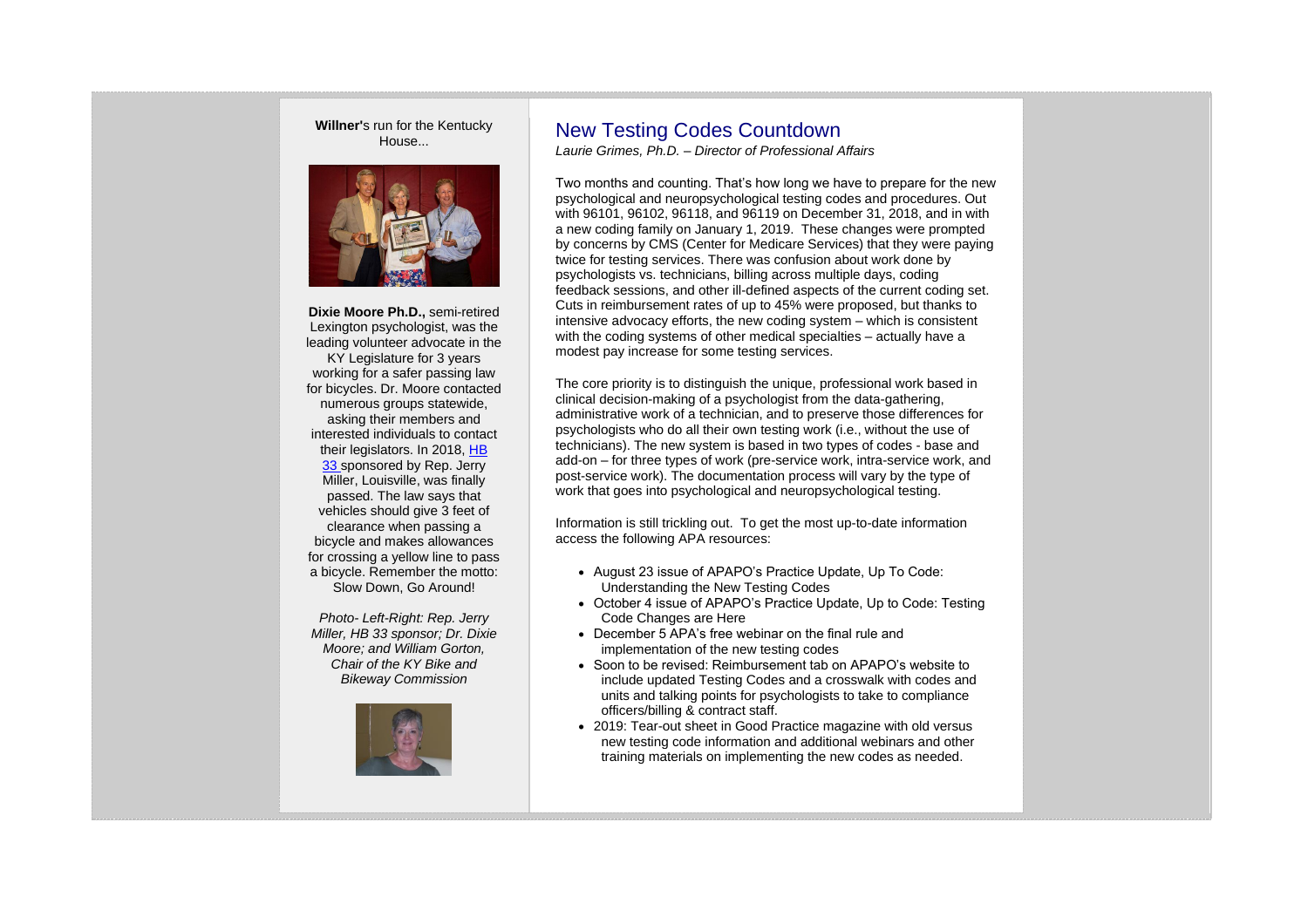KPA Member, **Suzanne Meeks, Ph.D., FGSA**, has been named as the editor-in-chief of The Gerontologist. [Read more here.](https://www.kpa.org/assets/meeks.pdf)



KPA Member, **DeDe Wolhfarth, Psy.D.**, featured in an interview with WHAS11 News. To see her interview



Congratulations to, **Dr. Myra Beth Bundy** on recently receiving the 2018 Ronald J. Cutter Professional Service Award presented by the Arc of Kentucky. [Click here for the](http://stories.eku.edu/people/psychology-professor-honored-service)  [official announcement.](http://stories.eku.edu/people/psychology-professor-honored-service)

*If you have a highlight you would like to share with the KPA office please email us at kpa@kpa.org*

### Price Sharing vs. Price fixing: How Antitrust and Licensure Laws Apply to Psychologists Mark R. Brengelman, JD, MA

A newly licensed psychologist sets out to start his own private practice. Being new in the area, the psychologist does not know how much practitioners typically charge in order to operate and to keep their business going. The young psychologist asks a mentor, but is concerned the information might not be the norm in the area. So, simply wanting to be competitive, the new psychologist posts his question on a professional forum and consults the psychology laws from the Board of Examiners of Psychology, which contain no meaningful guidance on individual pricing.

The psychologist believes he has a good idea for a competitive pricing structure. Having this new-found confidence, the psychologist takes this pricing question one step further and decides to make an agreement with others on the forum to charge uniform minimum prices for many common services. Furthermore, in order not to price oneself out of the market, the psychologist suggests everyone adhere to a maximum pricing scheme as well. The communications and agreement come to the attention of the Federal Trade Commission, which decides to investigate if this behavior classifies as an antitrust practice and thus unlawful conduct under federal law.

Antitrust is the act of agreeing with others, in the same or similar field of business, on a pricing scheme, like a minimum amount to charge for services. Antitrust law ensures free trade and competition in respective markets in a capitalist economy. *See Antitrust Law*, Bouvier's Law Dictionary; The Wolters Kluwer Bouvier Law Dictionary, Desk Edition 2012. The goal is to prevent a monopoly power among otherwise separate business entities, which can also be classified as anti-competitive behavior. *Id*.

Antitrust laws view actions as to whether they create an unreasonable restraint of trade. As with many areas of the law, this is not necessarily a well-defined examination, and will be viewed with the perspective of the totality of the circumstances. So, if certain business actions do not unreasonably restrict trade when looking at all that is involved in the situation, there is no violation of antitrust laws.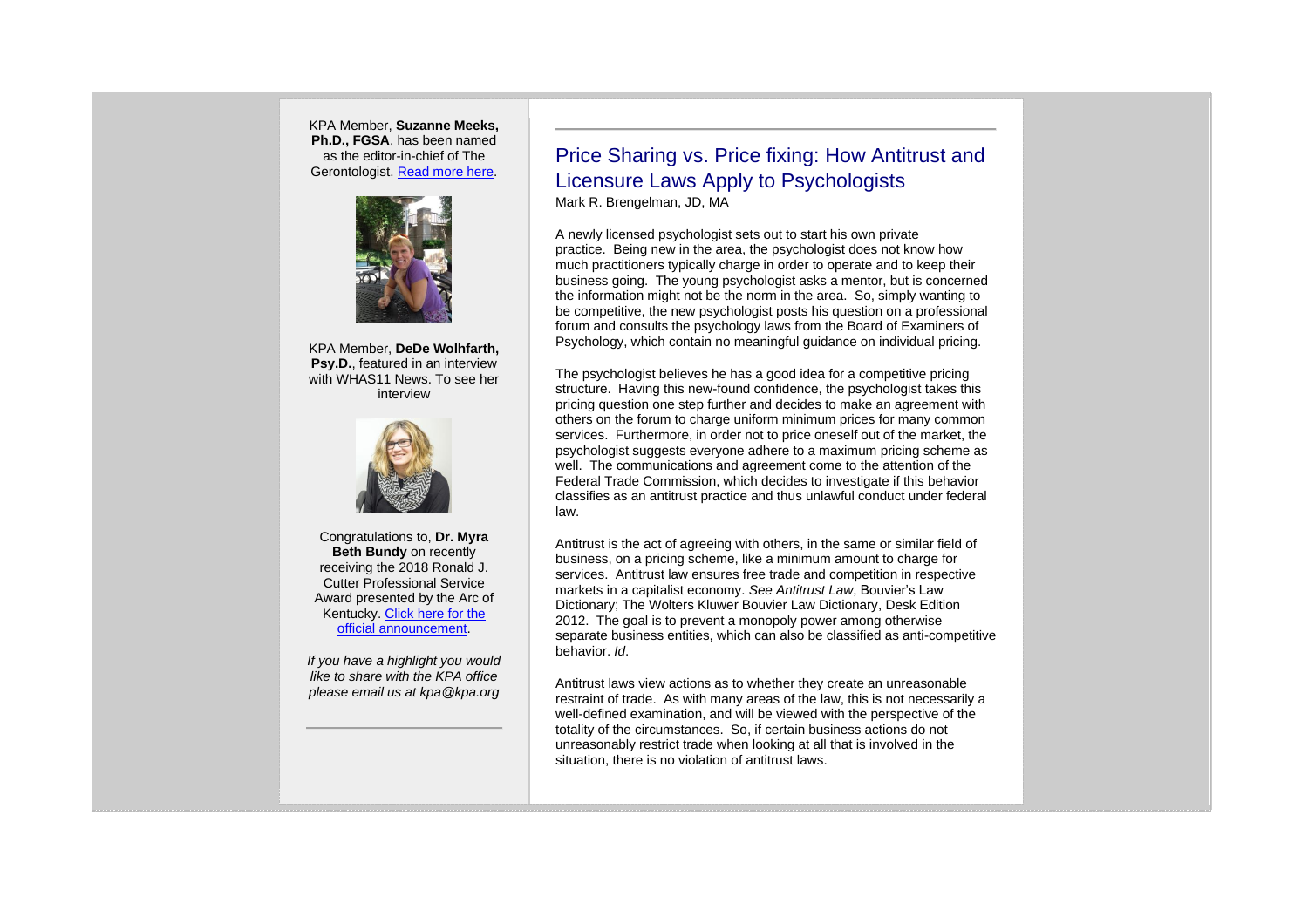#### **In Memoriam**

**[Steven Riggert](https://www.legacy.com/obituaries/name/steven-riggert-obituary?pid=190463982)** (1952-2018)

[Brenda Brandon Estes](http://thejhchurchillfuneralhome.tributes.com/obituary/show/Brenda-Brandon-Estes-106168695) 1939-2018

[Stephen Paul Mann](https://www.legacy.com/obituaries/louisville/obituary.aspx?n=paul-stephen-mann&pid=189348724&fhid=4753) 1942-2018

[Kim Alan Naugle](https://www.clarklegacycenter.com/obituaries/obituary-listings?obId=3119126) 1954-2018

To determine what is prohibited activity, one must evaluate applicable statutes and administrative regulations of the Kentucky Board of Examiners of Psychology. KRS 319.082 and 201 KAR 26:145 give some guidance for pricing psychological services. KRS 319.082 prohibits the "gross overcharging" for professional services, but without defining what that specifically means or what actual dollar amounts might violate this law. The administrative regulation requires the "disclosure of cost of services" and requires the credential holder to not misrepresent affiliations. *See* 201 KAR 26:145 §§ 9 and 10. The "fee arrangement" is one of the mandatory record-keeping requirements psychologists must comply with. See 201 KAR 26:145 § 5(6)(a)(2).

To give a real example of what actions are prohibited, the Supreme Court of the United States addressed antitrust actions of attorneys in *Goldfarb. v. Va. State Bar,* 421 U.S. 773 (1975). In that case, a group of Virginia lawyers followed a pricing scheme provided by the state bar association. The state bar association backed up this pricing scheme suggesting that disciplinary action may be sought if anyone deviated from the prices, specifically, for charging too much. This challenge to lawyer pricing arose when a homeowner could not find an attorney who provided services under the recommended pricing scheme; the homeowner sued and won.

The Supreme Court held in *Goldfarb* that since there was a threat of disciplinary action against those who did not follow the pricing scheme (whether by charging too much or even by charging too little), there was, in fact, a pricing floor implemented that no attorney could charge less. This action violated the antitrust laws because it affected competition in the market when the lawyers were under a fixed pricing scheme, the violation of which subjected them to licensure disciplinary action.

To summarize what activity is clearly permissible, a pricing list for professional services shared between friends, mentors, and others in the profession is not an antitrust violation. The violation only comes when there is an agreement, or concerted action suggesting agreement, to enforce a pricing scheme that would affect competition and potentially monopolize the area of affected business.

In the example given with the new psychologist, he was legally able to do all the actions described before he asked his colleagues for an agreement to adhere to and to enforce specified pricing. He was even able to ask his state and national association for feedback on competitive and reasonable pricing. The psychologist and these organizations would be in violation of the antitrust laws only if they tried to enforce a pricing scheme as a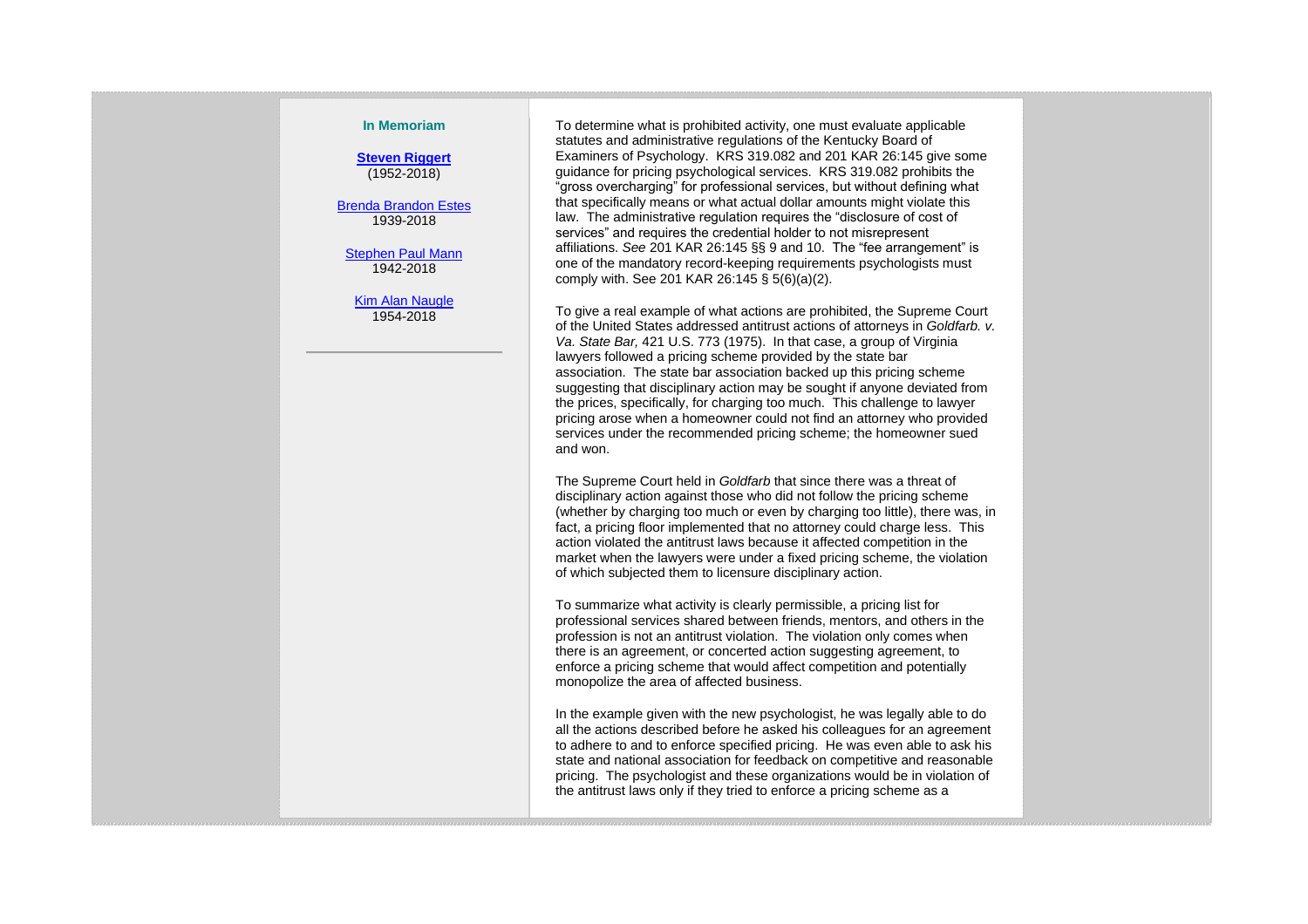

requirement, or if psychologists in his local area banded together in agreement to adhere to fixed pricing. While health insurance companies will use their volume pricing to leverage reimbursement rates to psychologists who contract with them, psychologists may otherwise set fees for private pay clients for what the market will bear.

#### # # # # # # # # # # # # # # #

Mark R. Brengelman, JD, MA, practices health care law in Frankfort where he is the Chair of the Health Law Section of the Kentucky Bar Association. He has successfully represented psychologists in Kentucky and out-of-state as well as other licensed health care professionals.

His e-mail is Mark@MarkRBrengelmanPLLC.attorney.

# Everything You Need to Know to Vote on November 6th

*Sheila Schuster, Ph.D. - KPA Policy Consultant*

NOW is the time for psychologists to get active on the election side of the political arena! Nothing could be more important than playing a role in deciding who the legislators will be in 2019 and 2020! They will be making decisions that affect the psychological community.

In the Kentucky General Assembly, 89 of 100 House seats are on the ballot, and 18 of 38 Senate seats will be on the ballot. These are critical elections to determine who YOUR Representative and Senator will be in the upcoming Kentucky General Assembly sessions. Talk to the candidates and vote for those who will support your issues. The voices – and votes – of all of us in the psychological community – our colleagues, families, clients, and students – can make a BIG difference.

#### **Voter Resources**

Not sure where you vote or who you'll be voting for? Click below:

- [Read a sample ballot for your county.](http://apps.sos.ky.gov/electionballots/)
- [Find your voting location](https://vrsws.sos.ky.gov/vic/)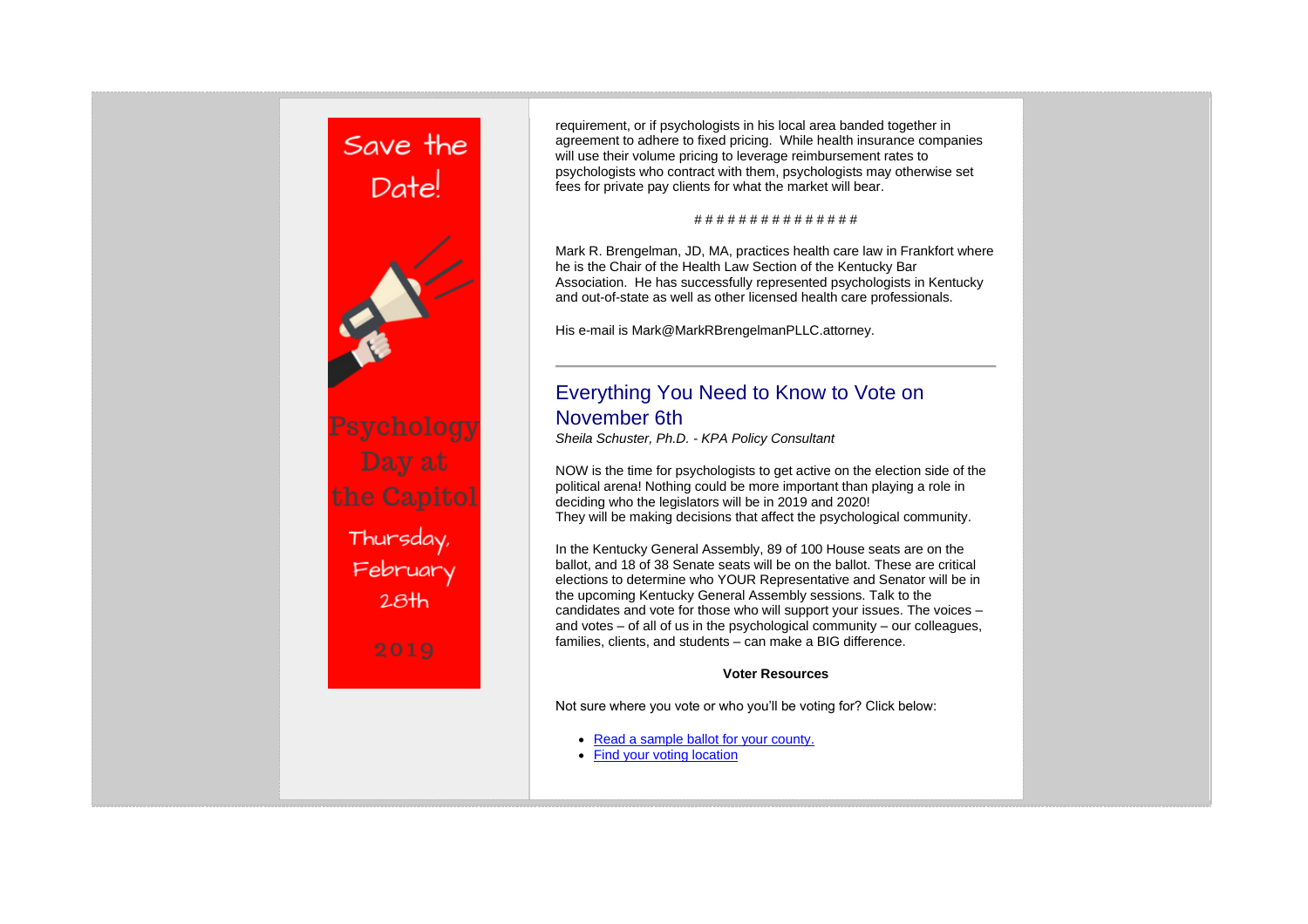# On-Demand Continuing Education Webinars

Completing one of the four Ethics and Risk Management Webinar Sequences and its exam earns you 6 CE credits and makes you eligible for a 15% savings on your Trust Sponsored Professional Liability Insurance premium for two consecutive renewals at your next policy renewal.

#### CLICK HERE AND **ENTER TRUST-KY DURING** REGISTRATION!

#### **KBEP Elections Results**

In accordance with [KRS](http://www.lrc.ky.gov/Statutes/statute.aspx?id=31222)  [319.020](http://www.lrc.ky.gov/Statutes/statute.aspx?id=31222) the Kentucky

Need to vote by absentee ballot? **[Here are the rules.](https://elect.ky.gov/Frequently-Asked-Questions/Pages/Absentee-Voting.aspx)**

It is not too late to get active in this election cycle! Candidates are still looking for your support…to help canvass their district, put a yard sign out in your yard or to make a contribution to their campaigns. But above all – VOTE.

As political science professor Larry Sabato described it: "Every election is determined by the people who show up." Be one of those people!

**----------------------------------------------------------------**

**----------------------------------------------------------------**



### Kentucky Psychological Foundation News Updates from Public Education Committee *Christen Logue, Ph.D., & KPF Public Education Committee*

The Public Education Committee (PEC) of the Kentucky Psychological Foundation (KPF) recently completed several activities and events designed to bring psychological information to the general public.

In July, Dr. Chrissy Logue presented "Exercise, depression, and anxiety: Let's get moving!" a presentation for the Governor's Scholar program at Northern Kentucky University. The presentation focused on the research behind exercise and its role in the treatment and prevention of anxiety and depression. Dr. Logue also led participants through a Barre workout – a popular form of exercise that combines movements from ballet, yoga, and Pilates to strengthen the muscles and build alignment and balance.

In October, Dr. Logue and other graduate students from University of the Cumberlands participated in the Women's Wellness Fair at R.C. Durr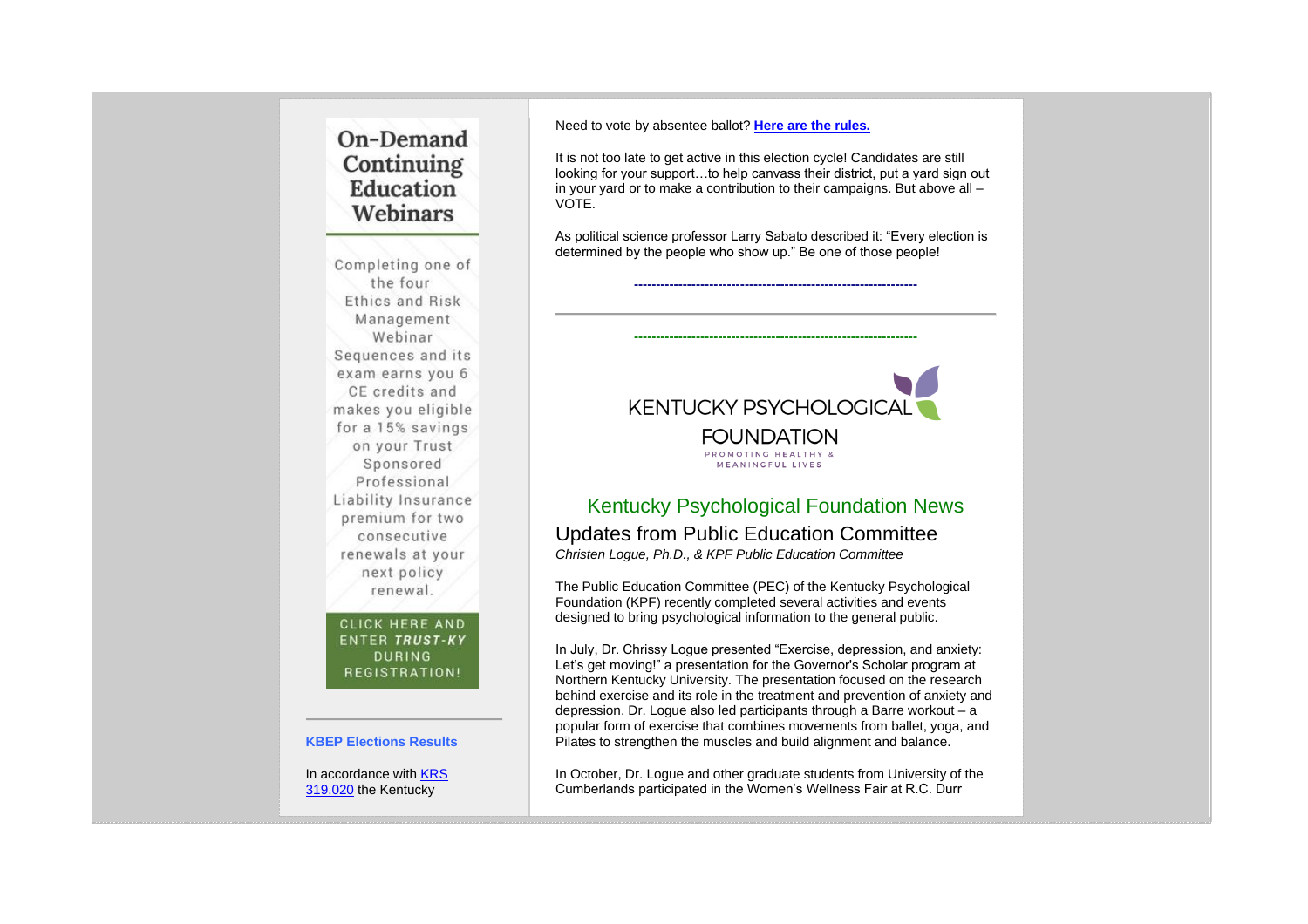Psychological Association is charged with conducting the nomination and election process for the Kentucky Board of Examiners of Psychology. KPA sends nomination and election material to all licensed psychology professionals, regardless of their membership status with KPA. The top 3 names are submitted to the Governor for selection of licensing board members.

Here is a update on open KBEP board seats:

**Doctoral Seat - Vacated by Kevin M. Pernicano, Ph.D. -** *Submitted to Governor on 11/21/17*

1. Jonathan D. Cole, Ph.D. 2. Allison From-Tapp, Ph.D. 3. Jeffrey L. Hicks, Ph.D.

*Governor rejects nominees submitted. May 14, 2018, KPA resubmits these names along with the following psychologists that were on the ballot.*

1. Jean Deters 2. Brian King

#### *Awaiting Governor selection*

**Masters Seat - Melissa Hall, M.S. - Term expires 7/15/2018 -** *Submitted to Governor on 6/6/18*

YMCA in Burlington, KY. Dr. Logue and her students shared information about low cost/easily accessible mental health services in the local community and dispersed free information related to psychological topics.

Dr. Tammy Hatfield (KPF Board Member) was one of many Kentucky psychologists who participated in Bold Moves Against Suicide - a large scale effort to train participants in Question, Persuade, Refer (QPR) and build awareness around suicide prevention.

Finally, Dr. Chrissy Logue provided the following op-ed. It was posted on the KPA/KPF social media outlets and is available on the KPF website: [https://www.kentuckypsychologicalfoundation.org/educational](https://www.kentuckypsychologicalfoundation.org/educational-material)[material](https://www.kentuckypsychologicalfoundation.org/educational-material)

#### **It's Never Too Late or Too Early to Start Planning for Retirement: Kentucky Psychologists Offer Tips to Save for Retirement**

It is never too late, or too early, to start planning for retirement. Many people underestimate how much they can or should be saving, and often postpone putting aside money for retirement because it seems far into the future. Beliefs and attitudes about money are often developed early in life and struggling with financial avoidance or denial can lead to stress and unhealthy behaviors. But money matters are too important to ignore.

The American Psychological Association's (APA) most recent Stress in AmericaTM survey found that 62 percent of Americans reported money as a very or somewhat significant source of stress. Workers can overcome this fear by thinking about what they're saving for, and determining ahead of time how much they will need for living expenses during retirement.

Many Kentuckians, in particular, have felt the pressure recently as pension systems have been significantly reduced or even abolished. Kentucky psychologist, Dr. Christen Logue, suggests, "Get ahead of the game. Don't rely on your employer or the state to provide for you in retirement. Giving away that control and responsibility may be tempting in the short term, but often leads to stress and strain in the long term."

Kentucky psychologists offer tips to better save for retirement:

**Make saving a priority.** If you receive a regular pay check set aside some amount of money for retirement as well as for unexpected expenses like car repairs or health emergencies. It doesn't have to be a large amount, it just needs to be something. Even starting with \$5 per week towards each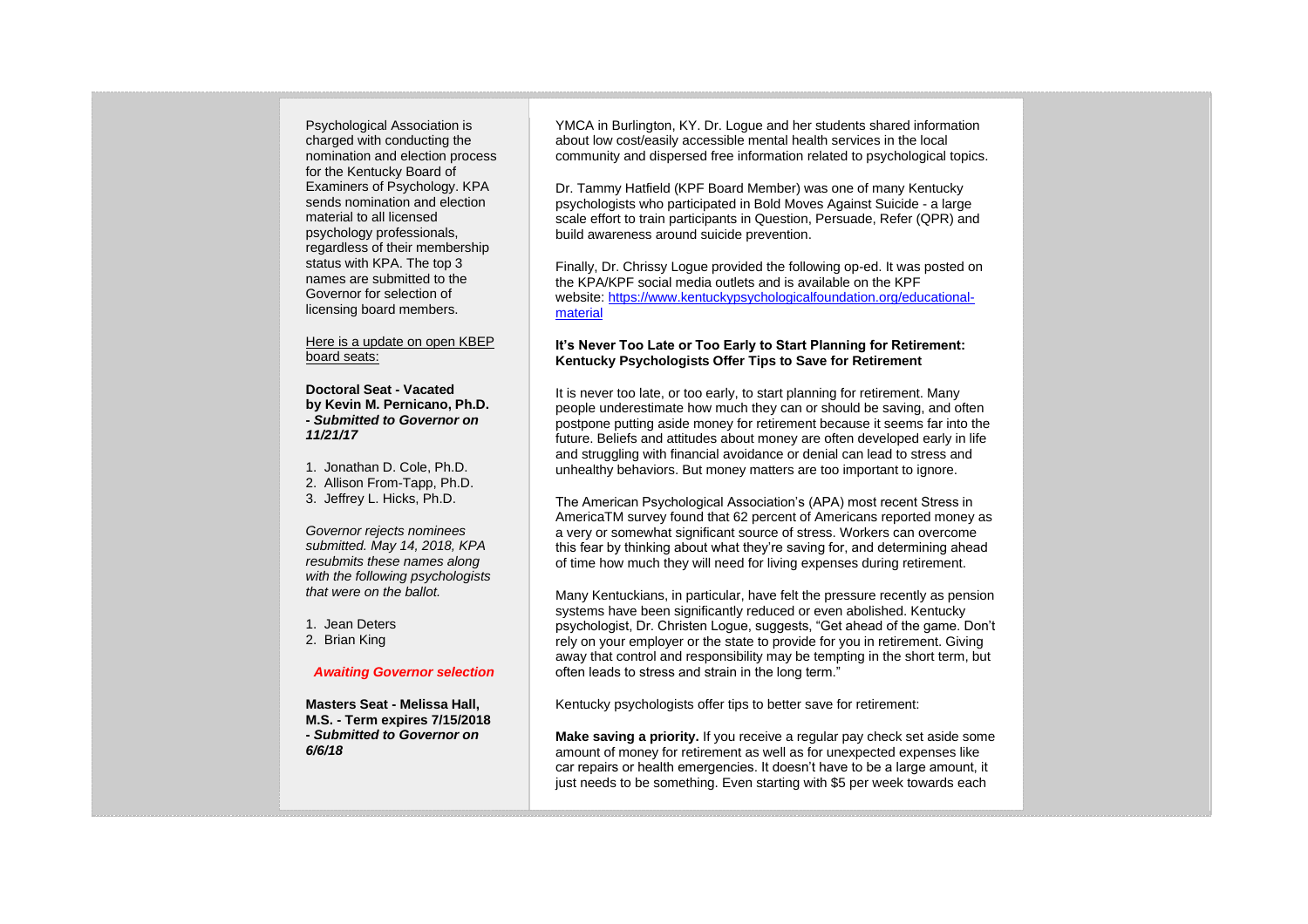- 1. Elizabeth Clark, M.S.
- 2. Stacy Seale, M.S.
- 3. Paul Young, M.A.

#### *Awaiting Governor selection*

**Doctoral Seat - Gerald A. Walker, Psy.D. - Term expired 3/11/2018**

- 1. Brenda Nash, Ph.D.
- 2. Allison From-Tapp, Psy.D.
- 3. Gina DeArth-Pendley, Ph.D.

#### *Awaiting Governor selection*

If you have any questions about KBEP elections, please contact us at kpa@kpa.org

fund can help build a habit of saving. Over time you can increase the amount according to your income.

**Identify financial stressors and make a plan.** Take stock of your financial situation and what causes you to stress over money. Write down specific ways to reduce expenses and save more. Then commit to a specific plan and review it regularly. Although this can be anxietyprovoking in the short term, putting things down on paper and committing to a plan can reduce stress in the long run. For example, if you pack your lunch four days a week, you could save \$40 per week. That's more than \$2000 per year extra that can go into savings. Also, the one day you eat out each week might feel more like a treat.

**Make it easy on yourself.** Use automated systems as much as possible. Arrange to have a portion of your paycheck automatically deposited into your savings or retirement account. It's a lot easier to save when you don't have to think about it. You can set up automatic transfers into your savings account when you get paid or on a predetermined day of the week or month at most banks.

**Take advantage of employer contribution match.** Many companies offer to match retirement contributions up to a certain percentage of an employee's salary. By taking advantage of this benefit, you can double your retirement investment. If you don't, you're effectively turning down free money.

**Stay motivated.** It can be hard to save money because there is not always an immediate reinforcement. You may not see a reward for your saving for some time, but it's important to remind yourself what you are saving for. It might be that you incorporate small rewards, such as taking yourself out to lunch if you've met a monthly saving goal or allowing yourself to spend a little extra at the store. This does not have to be extravagant, but something small to help you stay motivated.

**Talk to an expert**. Just like people schedule an annual checkup with their doctor or meeting with their accountant, make an appointment with a financial planner to talk about your savings goals. Financial planners can help you devise a savings plan. If you are overwhelmed by stress, talk to a psychologist who can help address the emotions behind financial worries.

"Just like with everything else, creating a plan and sticking to it may seem tedious at the outset, but usually leads to less stress and a better pay off down the road," says Dr. Logue.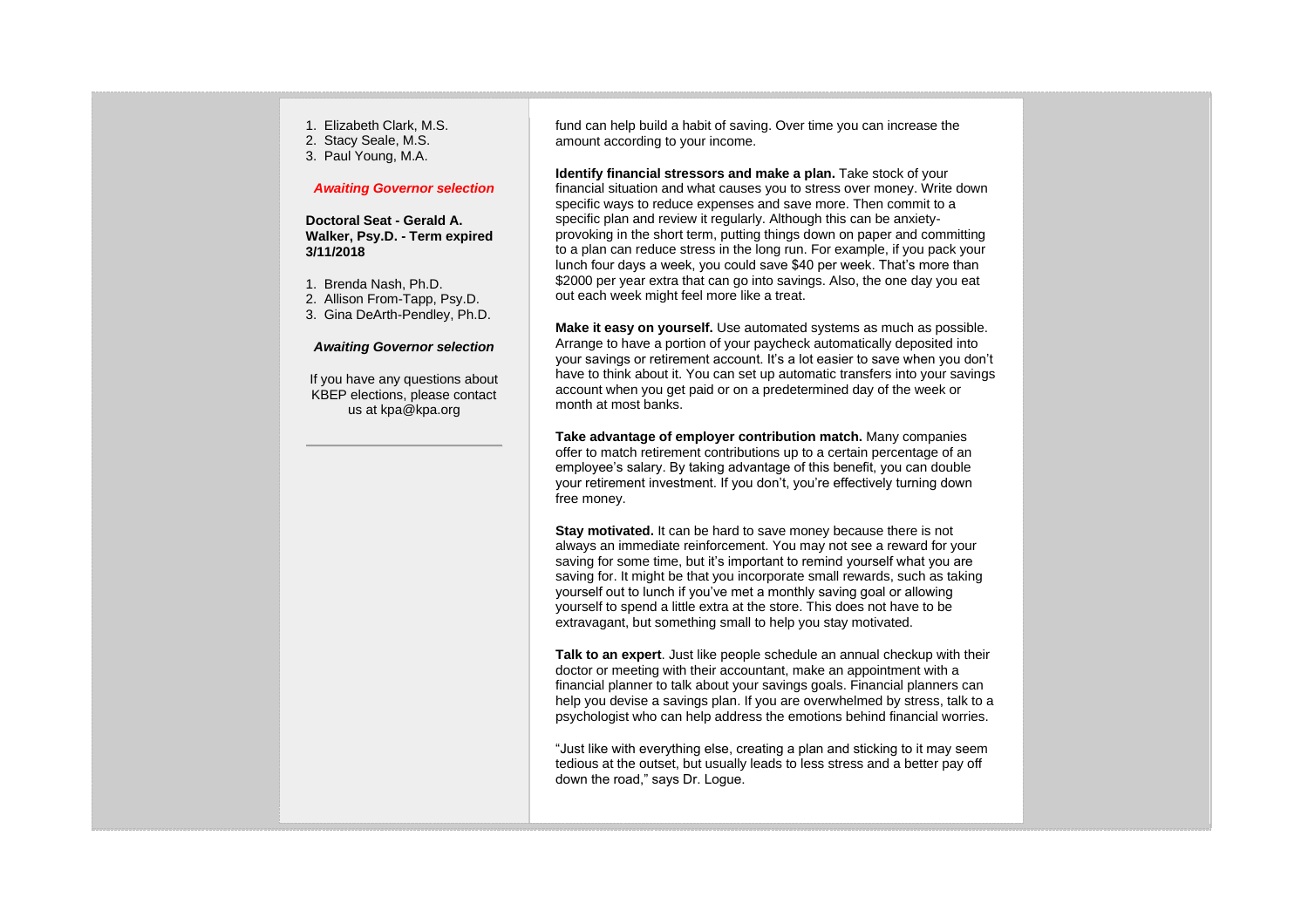

#### **KPA Advocacy Benefits**

Remember that KPA's advocacy efforts are supported by your membership in KPA. KPA's advocacy benefits all psychology professionals, not just those who Current members of this busy committee include: Sarah Flynn, Shelby Burton, Brittany Zins, and chair, Chrissy Logue. Anyone interested in joining or contributing in some way should contact Chrissy Logue at christen.logue@ucumberlands.edu

## Update from the KPF Diversity Committee

*Gina DeArth-Pendley, Ph.D. & KPF Diversity Committee*

The KPF Diversity Committee is happy to share updates from the 2017 recipients of the Multicultural Professional Development Awards. **Dr. Andri Yennari**, who was awarded the Professional award, reported that funds were used to support the series of five educational seminars on crosscultural adjustment that benefited 156 international students and some faculty and staff. **Jessica Flores**, the recipient of the student award was able to cover a portion of the cost for the University of Kentucky's Shoulder to Shoulder Global Brigade (STSG) to Ecuador. Ms. Flores stated that the award provided her with the unique opportunity to serve an underserved, Spanish-speaking population in Ecuador within a clinical context and to work in a multidisciplinary team that included other students, doctors, nurses, community liaisons, and health providers.

Congratulations to our 2017 award recipients! Diversity Committee members are busy reviewing applications for the 2018 Multicultural Professional Development Awards, which will be presented at the 2018 KPA Annual Convention.

### Psychology in the Workplace Network *Courtney Keim, Ph.D.*

The Psychology in the Workplace Network (PWN) for the Kentucky Psychological Foundation will be presenting about Psychologically Healthy Workplaces at the 2018 Kentucky Nurses Association Annual Conference.

The PWN promotes psychological wellness for workers by educating the public on the research and best practices of organizational wellness and how organizations might improve their workplaces.

Members of the PWN will give a presentation on psychologically healthy workplace and its key components, including employee involvement in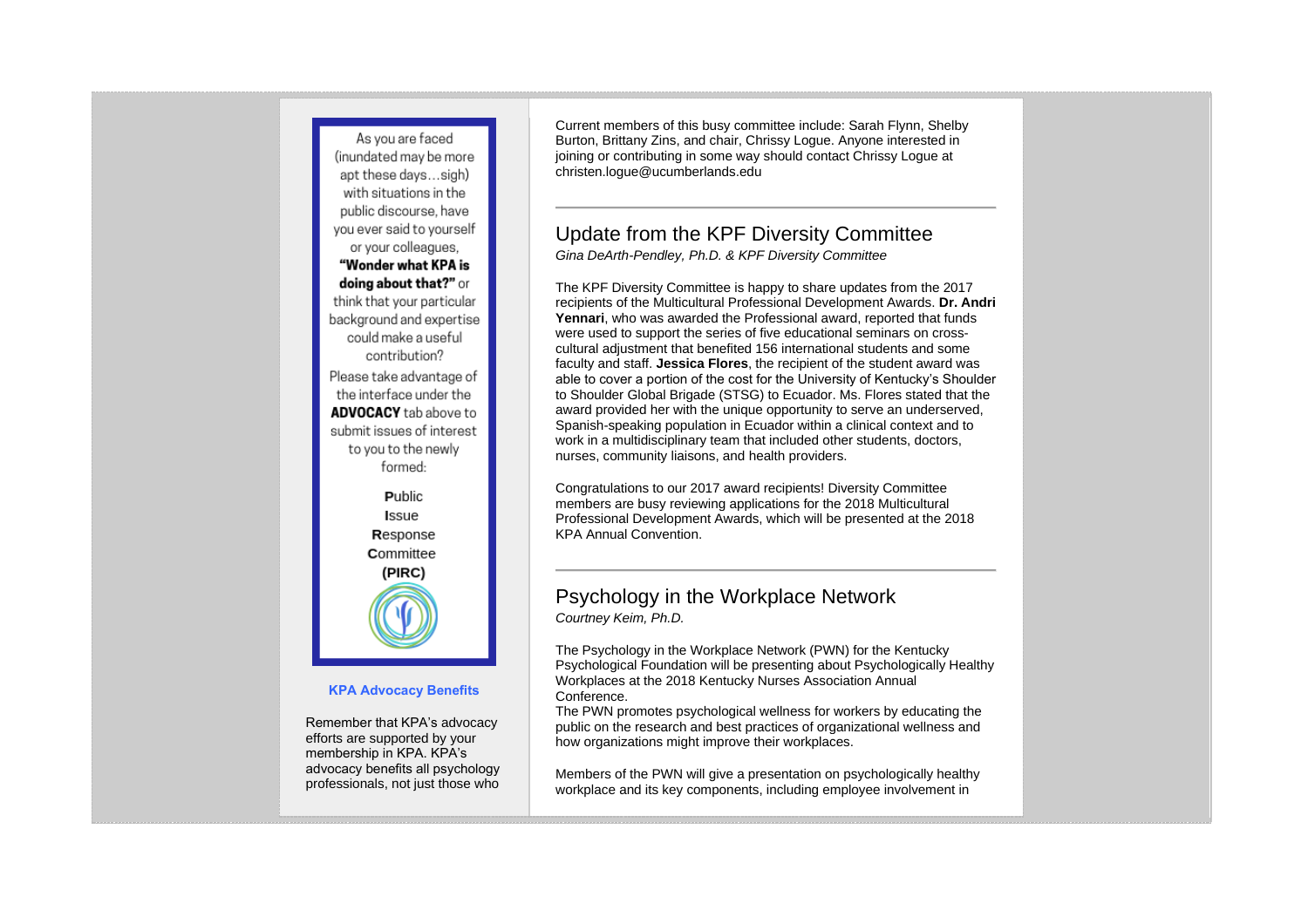belong to KPA. We thank you for continuing to support the future of psychology and those we serve through your active membership in KPA!



**KPA Member Benefit Highlights**

#### **Free Practice Consultations**

KPA's Director of Professional Affairs, Dr. Laurie Grimes, is available to consult with KPA members concerning a range of practice and advocacy issues, including HIPPA, third party reimbursement, and state

decision making, work-life balance for all employees, employee growth and development opportunities, a focus on physical and mental health and employee safety, and formal and informal recognition of employees' good work.

The presentation will also speak to the specific issues on implementing psychologically healthy workplaces in healthcare settings and speak to the extensive burnout and emotional exhaustion experienced by healthcare workers.

Finally, the PWN committee members will showcase a recent winner of APA's Psychologically Healthy Workplace Awards from the healthcare industry and discuss successful implementation of these healthy programs and practices.

\*\*\*\*\*\*\*\*\*\*

In August, members of the KPF PWN conducted an organizational site visit of Indiana Health Group. The site visit was part of an assessment for the American Psychological Association's "Psychologically Healthy Workplace Honors". The Honors replace the previous state-level awards and serve as the precursor to APA's national award winners.

Indiana Health Group (IHG), a premier behavioral healthcare provider located in Indianapolis with over 50 mental health providers, places an emphasis on employee autonomy and provides a family-like work atmosphere. Part of the site visit included lunch at the newly renovated employee break room called, "The Diner", a place where all employees gather to greet each other, seek advice, or decompress during their workday. (picture below)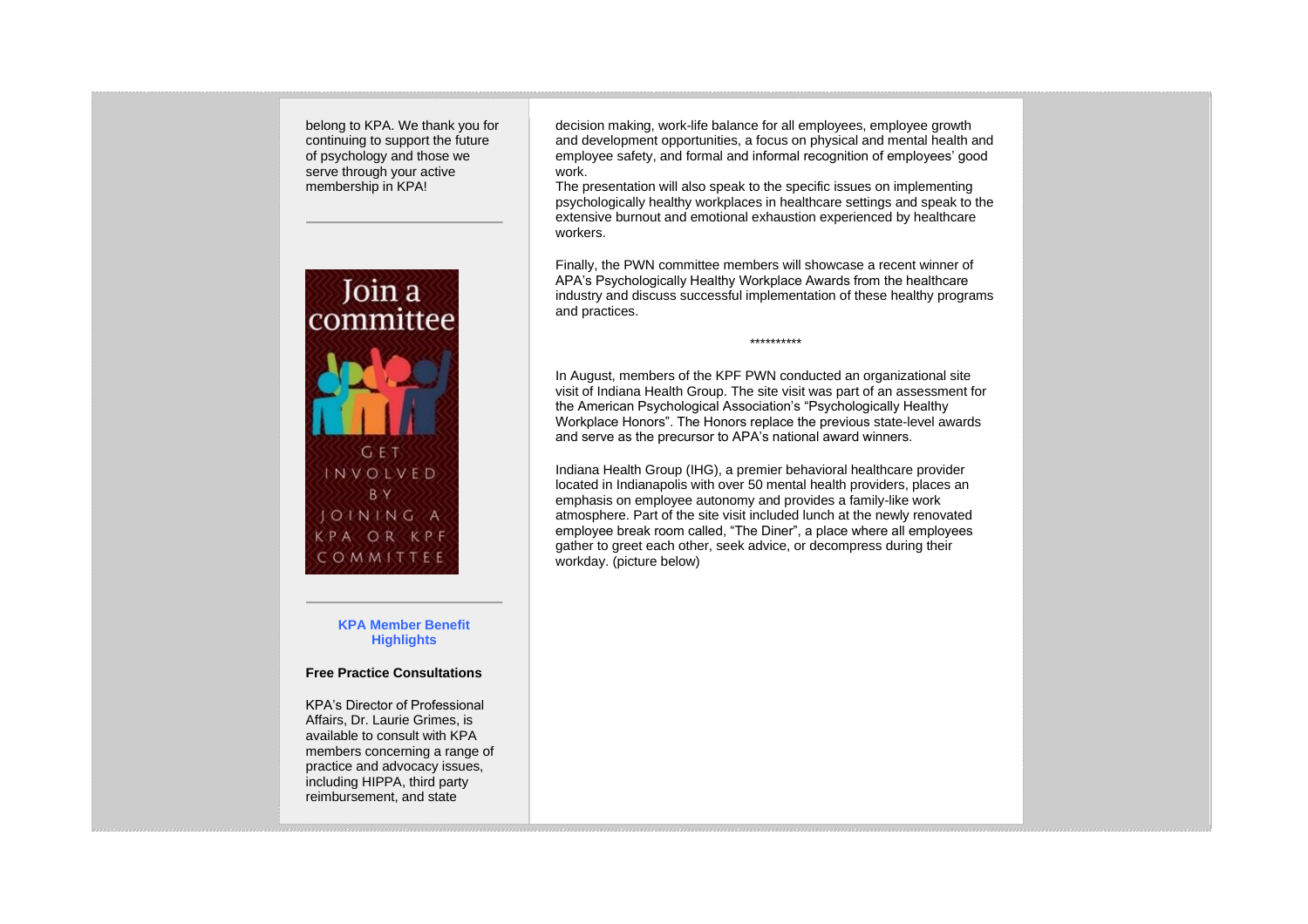regulations, and can tap resources and practice information from APA to help members resolve issues.

Have a professional/ practice question for Dr. Grimes? KPA Members log in to the KPA website and access the consultation form under the Members Only section!



The PWN committee members met with employees at all levels of the organization and completed a thorough analysis of the organization, which was provided to APA as part of the assessment of the program. In September, APA announced that Indiana Health Group received the distinction of a "Psychologically Healthy Workplace Honors."

----------------------------------------------------------------

**----------------------------------------------------------------**

# Psychologists Participate in City Wide Suicide Prevention Effort

*David Hanna, Ph.D.*

Several KPA members, including Dr. Tammy Hatfiled, Dr. Joseph Bargione, and Dr. David Hanna, participated in the Louisville Health Advisory Board's (LHAB) city-wide effort to raise awareness about suicide and train hundreds of individuals in QPR, an evidence-based suicide prevention intervention. During the week of September 9 – 15, 2018, over 2200 people were trained in the Question, Persuade, and Refer, i.e. QPR, intervention.

QPR trainings were held in a wide range of community locations including several businesses who set aside time for their employees to be trained. Typically, 15-30 people attended each hour and a half training which helps participants to recognize the warning signs of suicide risk, engage with at risk persons, and raise the question of suicidal thinking or plans.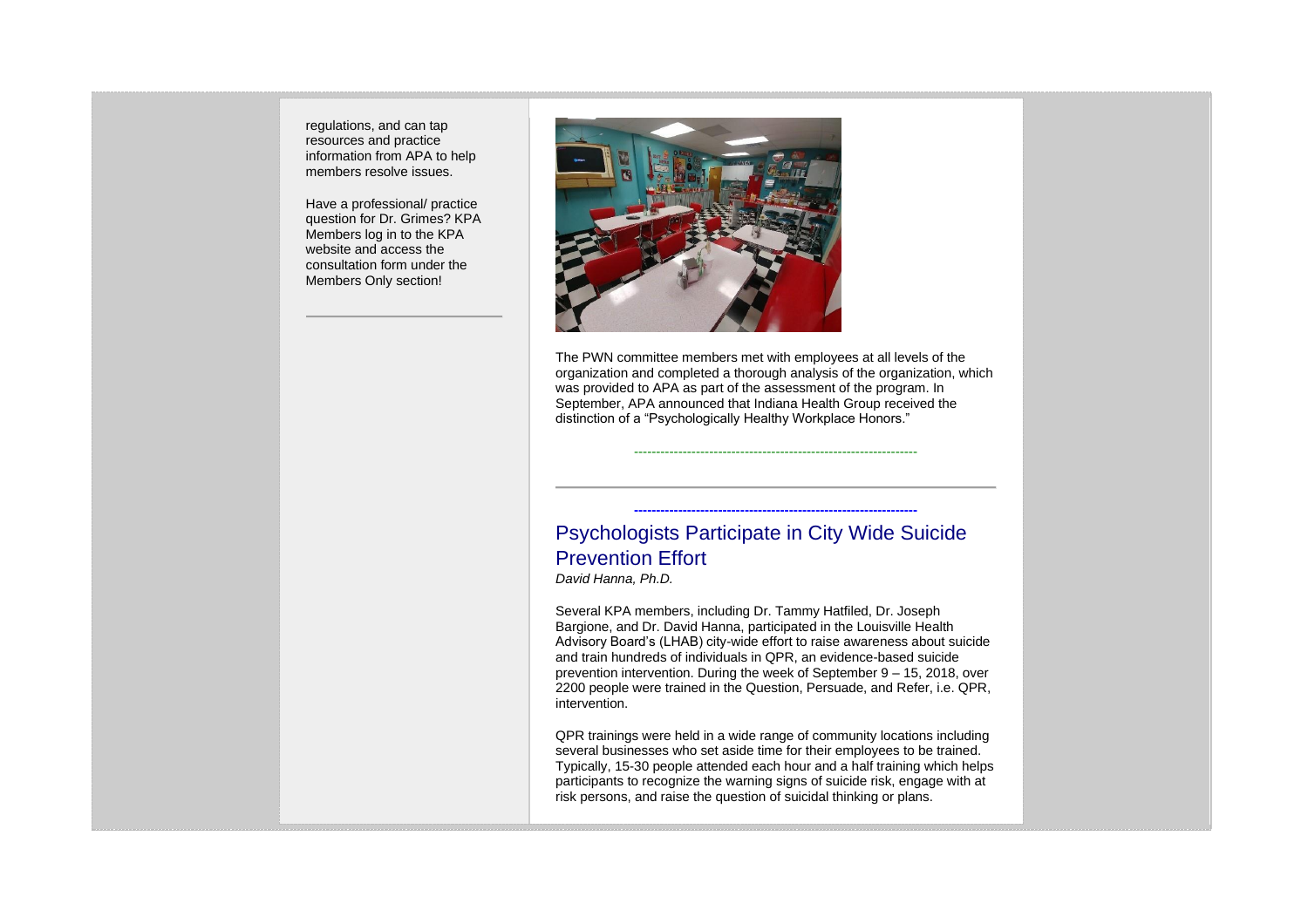Kentucky Psychological **Association's** Colleague Assistance Program is here for you



**Check the** website and make the call

#### **Free Ethics Consultations**

Have an ethical concern or question? Request a consultation from the KPA Ethics Committee by completing the Ethics Consult form available under the Members Only section of the website. How it works…Your request will be

Participants also learn skills in persuading people to accept referrals for help and receive information on resources for intervention.

Coinciding with World Suicide Prevention Day on September 10, the week of free training was designed to give community members the skills to effectively intervene when having contact with an at risk person. Dr. Bargione and Dr. Hanna made media appearances in the days leading up to the trainings to raise community awareness. They discussed factors contributing to suicide, stressing that people find hope in caring outreach by others in their lives. Dr. Hanna and Dr. Hatfield, along with many other volunteers, conducted multiple community QPR trainings. Attendees included professionals, workers with extensive public contact, and concerned family members.

The LHAB began focusing on suicide prevention two years ago after the LHAB's Behavioral Health Subcommittee learned that Louisville ranked 11th among similar peer cities for suicide. The LHAB is a cross-sector group of community organizations and leaders working to improve physical, mental and social well-being where residents of Kentuckiana live, work, worship, learn and play. The Behavioral Health committee is a part of this board, and its mission is to design and implement a communitywide, evidence-based and data-drive program to eliminate suicides in Louisville.

### Psychology Training Expands in Kentucky: A **Series**

*Rachel Buehner, Ph.D., KPA Communications Committee*

*The Communications Committee is excited to bring you a series of articles on the expansion of Doctoral Psychology Programs in the Commonwealth. The state's three newest programs will be featured in the next three newsletters. Afterward, we will take a look at each of the established Doctoral Programs as well. The order of presentation was chosen at random.*

**University of Louisville Counseling Psychology**

Thank you to **Dr. Lali McCubbin of University of Louisville (laurie.mccubbin@louisville.edu)**. Dr. McCubbin is Director of Clinical Training and an Associate Professor at the University of Louisville.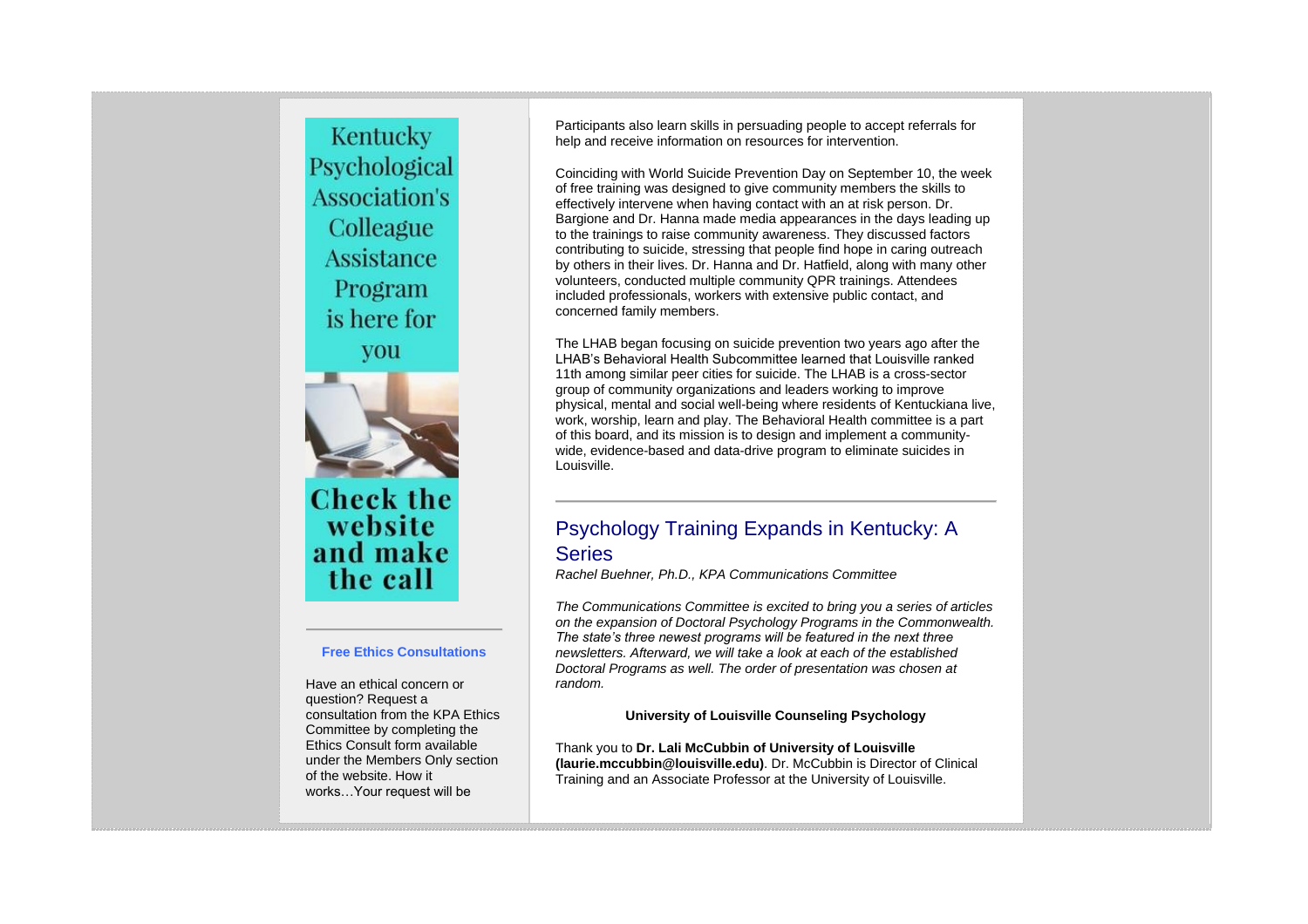forwarded to the current KPA Ethics Committee Chair, Dr. Pat Burke, who will consult with the entire ethics committee and review ethical guidelines prior to issuing a response. Response time averages around 10 days depending on the depth of the consultation request.

*KPA Member Only Services!*

**1.) Currently, there are 8 doctoral programs for psychology in Kentucky. That number has almost doubled withinthe last 5 years. Given that future psychology graduate students have more choices now than ever before in the Commonwealth, what would you like to highlight about your university's program that is perhaps unique or sets it apart from the other programs available?**



*First and foremost, our* 

*doctoral program is in Counseling Psychology and we recently received 10 years of APA accreditation. Our program provides students with training working with diverse populations across age, gender and sexual identities, race and ethnicity, religion, socioeconomic status,* 

*nationality* and *(dis)ability. Students gain experience working with immigrants, veterans, people of color, LGBT identified clients, lower socioeconomic groups in rural and urban areas, children, adolescents, families, couples, and adults. We have a variety of practicum settings including VA hospitals,* in-patient *and residential treatment facilities, community mental health, high school, correctional facilities, youth detention, integrated medical care centers* and *college counseling centers. We have a high number of alumni in academic positions and leadership positions in VA hospitals and integrated* health care *settings. Our students are trained in advanced research methodologies and consistently publish in peer-reviewed journals and present at local, national and international conferences. We have had great success in securing funding for our doctoral students. Our program has two clinics (the Cardinal Success Program) in west Louisville, one at the Academy@Shawnee and our community mental health clinic at the Nia Center.*

**2.) What do you find to be the most rewarding thing about serving in the role of Chair/Training Director of your program?**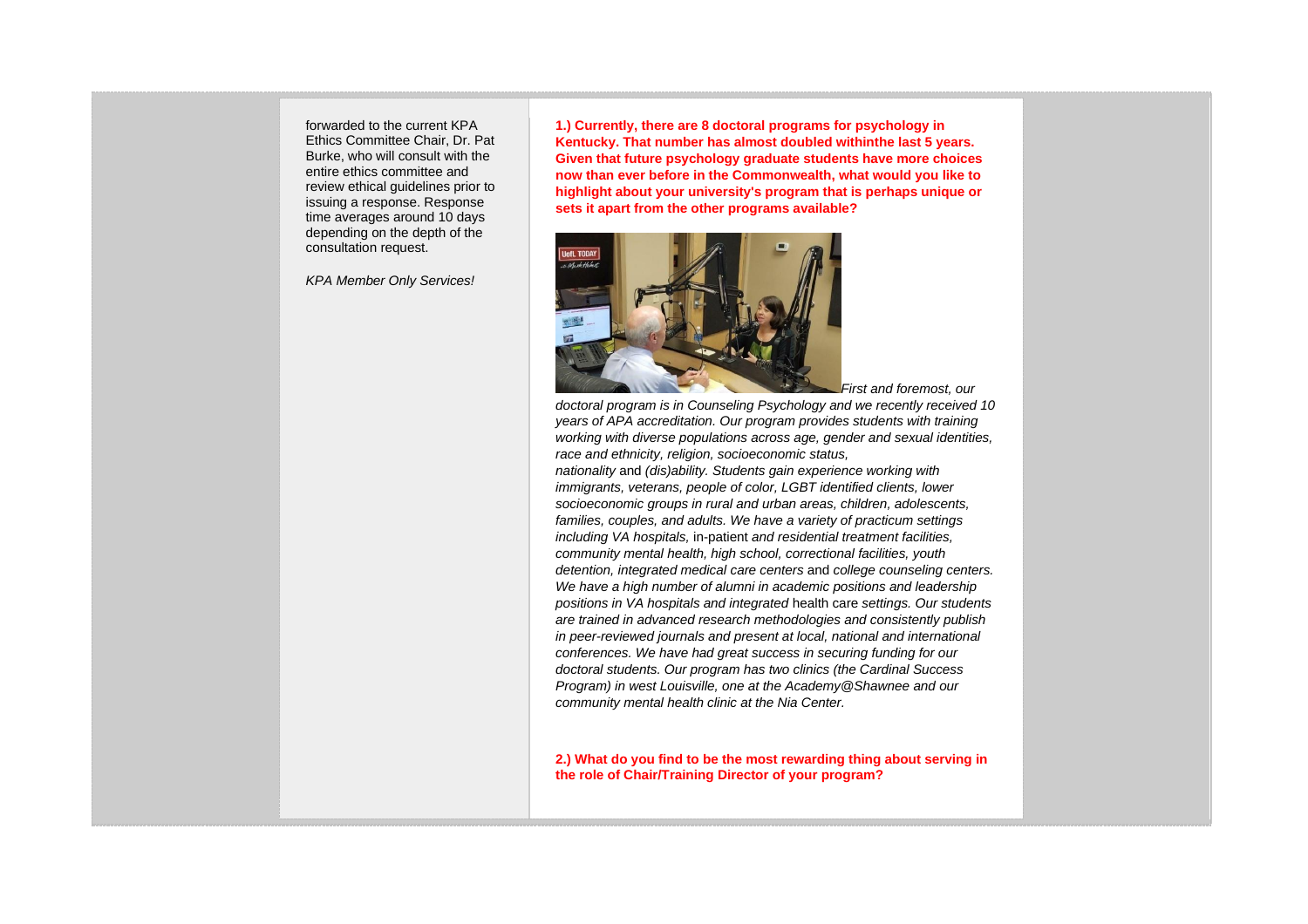

*The most rewarding aspect of being Director of Training is seeing our students grow and develop as researchers, clinicians* and *advocates.*

#### **3.) What is the most challenging aspect of training future psychologists in today's world?**

*The intersection of multiple demands on psychologists, media, social justice, and self-care– helping students to find their voice as advocates related to social justice initiatives while also managing self-care.*

#### **4.) What would you most like students to know about a career in psychology who are considering applying for doctoral study in this field**?

I*t is important to consider the amount of time and commitment in getting a doctorate in psychology and understanding the training involved prepares students for the multiple roles associated with being a psychologist including (but not limited to): researcher, clinician, assessment provider, advocate, and member of an interdisciplinary* health care *team.*

**5.) Is there anything else that you would like for potential doctoral students to know about your university or program that may be important to them in making their decision about if and where to begin their doctoral studies?**

*We are deeply committed to our doctoral students.*



Greetings from the Kentucky Psychological Association's Political Action Committee! *Melissa Leath, Ph.D., KPA-PAC*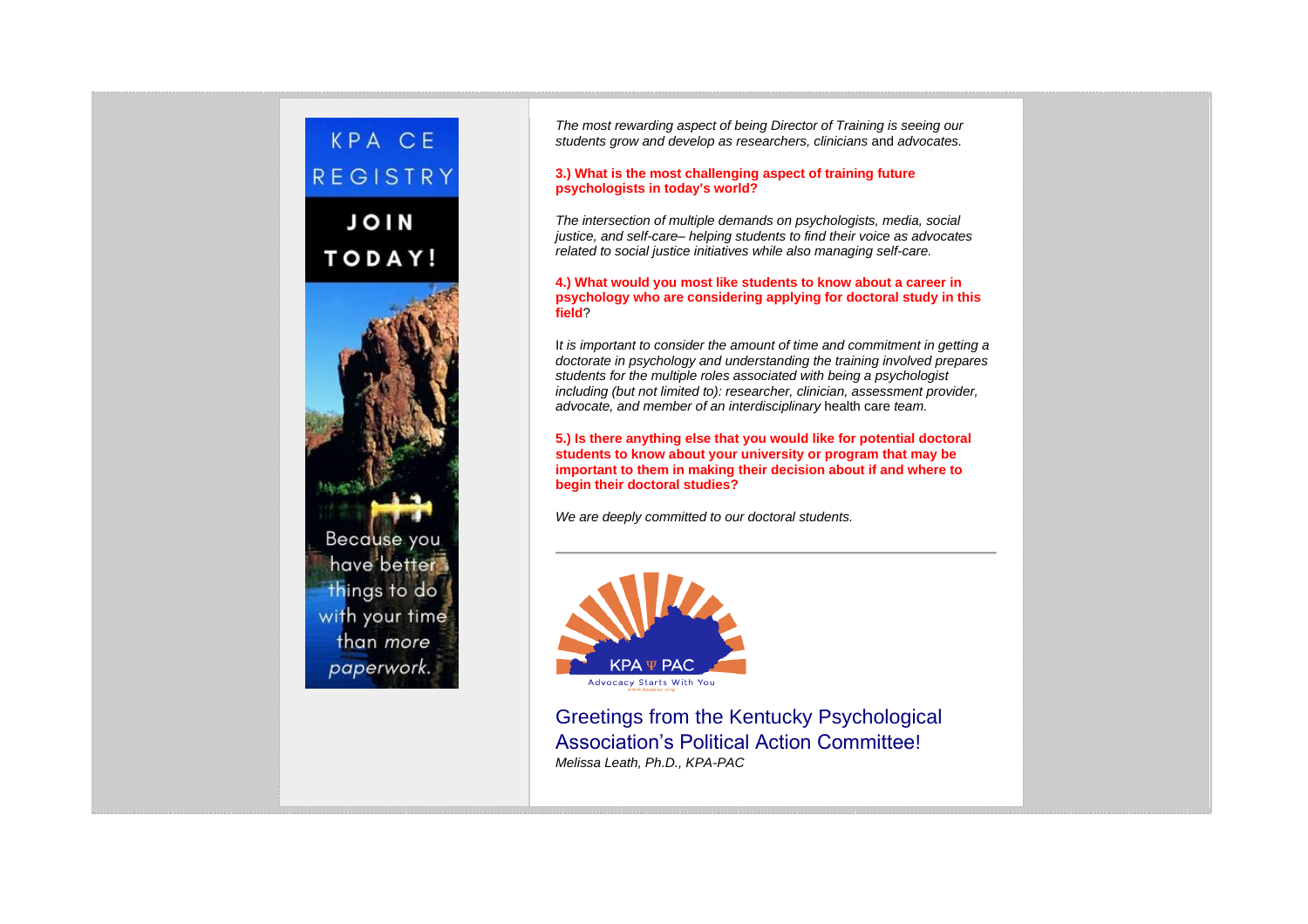

If you are like I am, you are both relieved that it finally feels like fall is in the air, while also being a bit in disbelief that we are entering the last quarter of 2018. This being the case, two things come to mind this time of year relating to psychology in Kentucky: 1) KPA's annual convention, which took place this past weekend and, 2) midterm elections. While I do not feel a need to speak out about the convention, as I'm sure you've been following its details via KPA emails, etc., I do want to update you on what your KPA-PAC has been doing in the last few months.

With elections in Kentucky occurring on an every two year cycle, Kentucky's only political action committee speaking for psychologists (KPA-PAC) is watching with great interest the upcoming elections. This year (2018) all 100 seats of the Kentucky House of Representatives and 19 of 38 seats in the Kentucky Senate are up for election. The KPA-PAC makes financial contributions to lawmakers and candidates who are advocates and champions of issues that are important to Kentucky's psychological community. The KPA-PAC operates from the belief that psychological issues are non-partisan and, therefore, require advocacy with lawmakers across all parties.

So how does the KPA-PAC determine to which candidates and to what extent political contributions will be made? Clearly, the PAC is working to support lawmakers who are pro-psychology so that psychologists can have a "seat at the table" when decisions are being made that affect our profession and/or the mental health of Kentuckians. The PAC has been looking at the level of support incumbent political candidates have made to issues regarding mental health, behavioral health care, and other "psychological" issues as well as to what extent candidates have made mental health issues a priority in their campaigns.

This year the KPA-PAC has made political contributions to 21 candidates, a number which is up from 14 candidates to whom the PAC contributed in 2016. The PAC has contributed to both Republicans and Democrats, to both incumbents and challengers. The PAC supports candidates because of their values, and in the case of challengers, in hopes of building for the future.

None of this would have been possible, however, where it not for those of you who have made contributions to the PAC. Because of you, the KPA-PAC has been able to cast a wider net than it did two years ago, giving more money to more candidates, thus hopefully making psychology relevant to even more Kentucky lawmakers.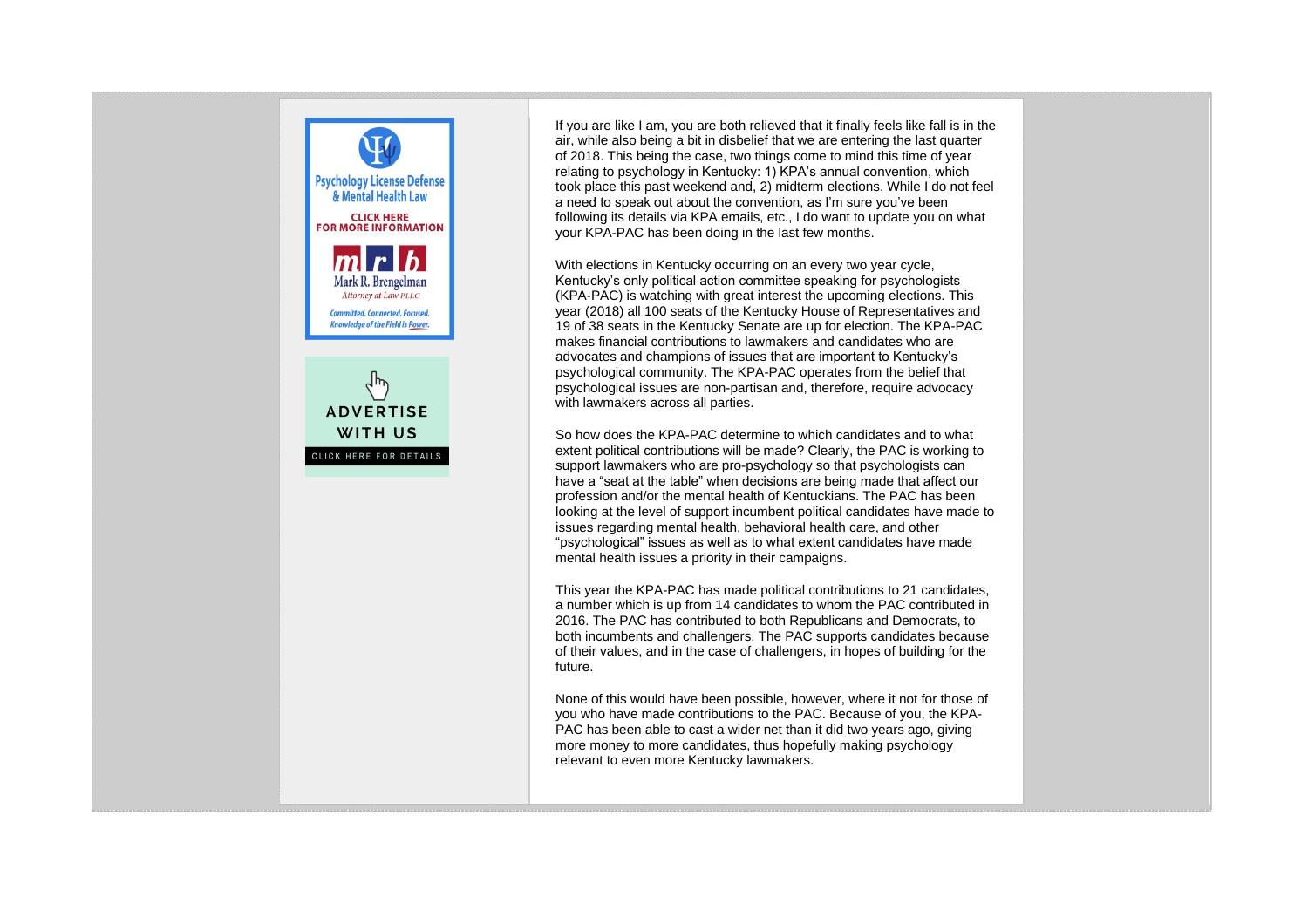Please consider making a contribution to the KPA-PAC today if you have not recently contributed. It is critical that we refill our coffers in order for our political action and advocacy efforts to continue. It is our belief that together WE can make a difference by supporting those who value mental health and the issues near and dear to KPA legislative priorities. You can make a donation by writing a personal check or by credit card. Information about making donations is listed on our website—[-www.kpapac.org.](http://www.kpapac.org/)

With your help we can have a STRONGER voice in Frankfort in 2018 and beyond. Lest you think the PAC is only interested in your financial donations, let me remind you that we each have at least one of the "three T's" to contribute: Talent, Time and/or Treasure. While donating to the KPA-PAC is important, advocacy comes in many forms and psychologists have a role to play. Whether it is attending a candidate event, going doorto-door in support of your favorite candidate, helping with voter registration or getting out the vote, please let this serve as a CALL TO ACTION to all of you. We need to be involved… So pick a "T" and get going!

As always the KPA-PAC thanks you for your consideration and support. See you at the polls!

### Hot Topics in Ethics in the World of Psychology *KPA Ethics Committee*

The APA Code of Ethics serves as a guide in our decision making about our behavior in relation to our clients. Most of it is common sense and straightforward. Who can argue that respect for confidentiality, professional boundaries, competence and the many other principles are necessary in working for the best interest of our clients? However, the Code is also filled with statements such as 'if appropriate', 'be reasonably familiar', 'make reasonable effort', 'that may interfere', and many other qualifying statements. These statements insure that we have the latitude to use our clinical judgment to decide how these guidelines fit with each client and their specific circumstances, with colleagues, supervisees, and presenting ourselves to the public. From the first ethics class in graduate school to the seasoned professional clinical office, it is evident that how to respond in many situations is not clear at all. This has always been true and it seems even more so today as the complexity of our culture increases. The prevalence of weapons and drugs in our society, as well as clinical adaptations for using the internet, and the public emergence of